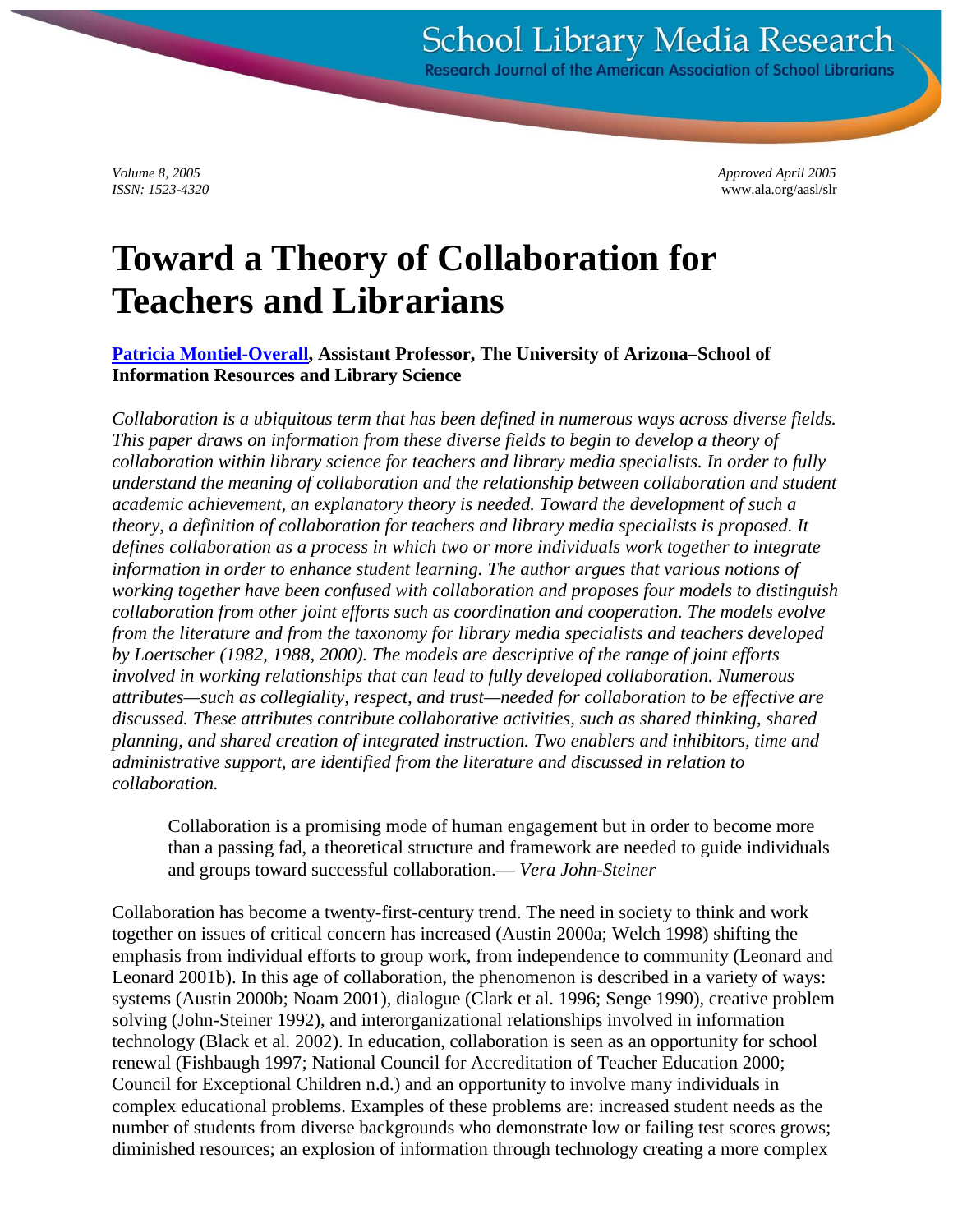learning environment; and standards-based education requiring creative ways of meeting prescribed outcomes while engaging students in meaningful learning experiences. School library media specialists (SLMSs) play a major role in addressing these problems by collaborating with teachers. Professional guidelines identify collaboration as an essential responsibility of library media specialists that can contribute to improving learning outcomes (American Association of School Librarians and Association for Educational Communications and Technology 1998). However, in library science, as in other fields, there is "no consensus … on either an operational definition or theoretical foundation of collaboration" (Welch 1998, 27). Factors that make collaboration effective have yet to be clearly identified, although various ways in which teachers and SLMSs work together have been classified (Loertscher 1982, 1988, 2000). In order to fully understand the meaning of collaboration and the relationship between collaboration and student academic achievement, a theory of collaboration is needed. This paper begins to develop such a theory. It examines collaboration as it applies to SLMSs and teachers, drawing on the collective wisdom of a wide range of domains, including the corporate sector (Drucker 1999; Senge 1996), socio-psychology, cultural psychology, education, and technology (Bruffee 1999; Vygotsky 1978; John-Steiner, Weber, and Minnis 1998; Gray and Wood 1991; Olson and Olson, n.d.), to gain insights into successful collaboration. It further seeks to answer questions such as: What conditions and environmental factors are necessary for successful collaboration? What is the relationship between and among characteristics of successful collaboration? To what extent does effective collaboration affect student academic achievement?

Section A discusses various definitions of collaboration and proposes a definition for collaboration between teachers and SLMSs. Section B proposes four models of working together that have been characterized as collaboration. These models evolve from the literature and from the taxonomies for SLMSs and teachers proposed by Loertscher (1982, 1988, 2000). The models are descriptive of a range of experiences in working relationships. Model A describes coordination practices. Model B describes cooperation, which is frequently used interchangeably with collaboration. Models C and D describe fully developed collaborative efforts, which, I would argue, are most likely to impact positively student achievement. Section C identifies attributes of collaboration such as shared thinking, shared problem solving, and shared creation of integrated instruction, which surface as key elements in models of collaboration that lead to improved student outcomes. Section D identifies two key enabling and inhibiting factors that affect collaboration. Other factors are also suggested. Several underlying assumptions of the models are that individuals who collaborate engage in networking as a way to begin developing collaborative relationships (Himmelman 1997) and that a certain degree of overlap exists in characteristics and attributes of collaboration (Callison 1997).

In discussing theory and practice of collaboration, the author has considered the needs of practitioners as well as interests of those in academia. Senge et al. (1994) believe theories are often considered part of the world of academics but not understood in the real world. He explains that the English word "theory" comes from the Greek root word *theo-rós,* meaning spectator. This derives from the same root as the word "theater." Human beings invent theories for the same basic reasons they invent theater—to bring out into a public space a play of ideas that might help us better understand our world.

It is a shame that we have lost this sense of the deeper meaning of theory today. For most of us, theory has to do with "science." It suggests something cold, analytic, and impersonal. Nothing could be further from the truth. The process whereby scientists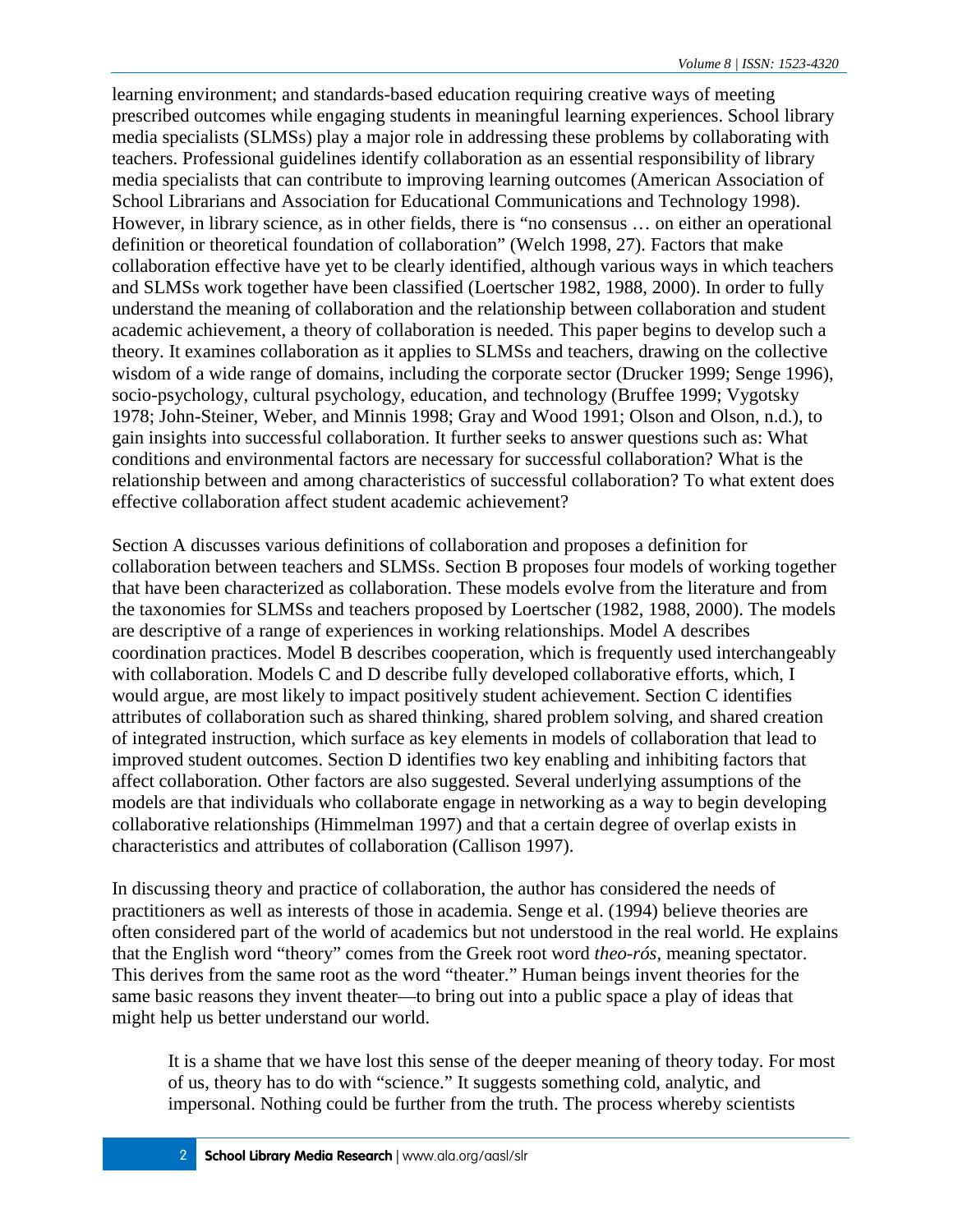generate new theories is full of passion, imagination, and the excitement of seeing something new in the world. (Senge et al. 1994, 29)

# **Theoretical Background**

This paper draws on social constructivist learning theories of John Dewey, Jerome Bruner, Lev Vygotsky, and others who have written extensively about collaboration (Drucker 1999; John-Steiner 1992, 1998; Moran and John-Steiner 2003; Gray 1989). A social constructivist view of education envisions collaboration as a new way of learning for students, and a new way of planning and teaching for SLMSs and teachers (Fulton 2003). Vygotsky (1978) provides the theoretical structure for considering collaboration as a social process in which meaning is constructed from discussion among group members. Vygotsky (1978), a Russian psychologist whose collected works were published many years after his premature death, theorized that man learns through social engagements with others, and that "knowledge construction [is] a social, cooperative venture" (Moran and John-Steiner 2003). Vygotsky (1962, 1978) envisioned learning as a socially constructed experience involving more capable people guiding those less capable to understand ideas beyond their developmental level. He called this the zone of proximal development (ZPD), and believed that it is through social interaction and working together that we developed into the modern present day society. Although ZPD is generally discussed in relationship to the development of children, the concept has been expanded to include relationships among adults and is applicable to the relationship between SLMSs and teachers, and teachers and students (Brown 1993 cited in John-Steiner and Mahn 1996; John-Steiner, Weber, and Minnis 1998; Moran and John-Steiner 2003). Moran and John-Steiner (2003) explain that based on the Vygotskian framework, "all mental functions are first experienced socially, learned in interaction with others..." (4). An underlying assumption about collaboration is that meaning and knowledge are co-constructed. This view corresponds to a holistic social constructivist worldview in which relationship is the unit of analysis and environment is taken into account (Lincoln and Guba 1985).

# **Section A: Defining Collaboration**

Although there has been an emphasis on collaboration for the past fifty years (Elliot 2001), there is a lack of consensus as to its definition and a limited understanding of the process of collaboration (Jenni and Mauriel 2004). Attributes of the phenomenon include reciprocity (Crow 1998); congeniality (Inger 1993); partnerships (Austin 2000b; Gundergan and Gundergan 2002); interaction between coequal parties (Friend and Cook 2000, 6); cooperation (Fitzgibbons 2000); information sharing, shared vision (Drucker 1999; Senge 1990; Bruffee 1999; Vygotsky 1978; John-Steiner, Weber, and Minnis 1998; Black et al. 2002); joint negotiation of common ground (Olson and Olson n.d., 18); shared power (Johnston and Thomas 1997); dialogue (Clark et al.1996); joint construction of knowledge (Moll and Whitmore 1993; Million and Vare 1997); joint planning (Riordan 1995); complementarity of skills, efforts and roles (John-Steiner, Weber, and Minnis 1998); teaming, strategic alliances, joint ventures (Katenbach and Smith 2001); creating new value together (Kanter 1996, 96); and multi-organizational processes (Himmelman 1997). Kukulska-Hulme (2004) explains that collaboration is a "philosophy of interaction" in which there is an underlying premise of consensus building (264). A definition proposed by Schrage (1990) is: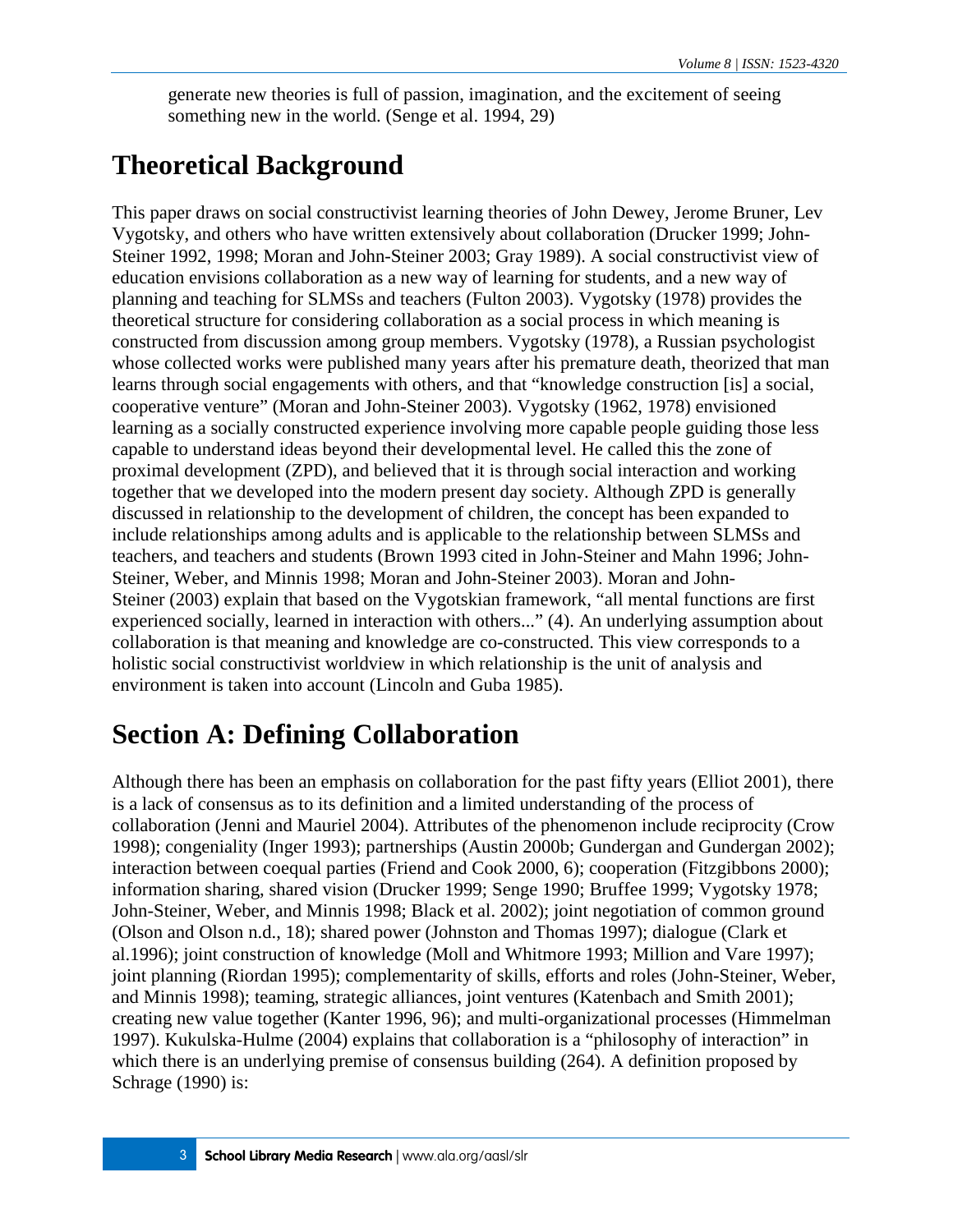Collaboration is the process of *shared creation*: two or more individuals with complementary skills interacting to create a shared understanding that none had previously possessed or could have come to on their own. Collaboration creates a shared meaning about a process, a product, or an event. In this sense, there is nothing routine about it. Something is there that wasn't there before. Collaboration can occur by mail, over the phone lines, and in person. But the true medium of collaboration is other people. Real innovation comes from the social matrix... [and] is a relationship with a dynamic fundamentally different from ordinary communication (40–41).

John-Steiner, Weber, and Minnis (1998) proposed a similar definition that states:

The principles in a true collaboration represent complementary domains of expertise. As collaborators, not only do they plan, decide, and act jointly; they also *think together,* combining independent conceptual schemes to create original frameworks. Also, in a true collaboration, there is a commitment to shared resources, power, and talent: no individual's point of view dominates, authority for decisions and actions resides in the group, and work products reflect a blending of all participants' contributions... (Minnis, John-Steiner, and Weber 1994, C-2 cited in John-Steiner, Weber, and Minnis 1998, 776).

In education, collaboration is intended to "promote the most effective teaching possible for the greatest number of students" (Pugach and Johnson 1995, 178). In the library field, Callison (1997) proposes that collaboration for SLMSs means "coplanning, coimplementation, and coevaluation" (37). Russell (2002) explains that collaboration is based on shared goals, shared vision, a climate of trust, respect, comprehensive planning, and shared risks. "The teacher brings to the partnership knowledge of the strengths and weakness[es] of the students and of the content to be taught. The [SLMS] adds a thorough understanding of information skills and methods to integrate them" (36). Donham's (1999) suggests what true collaboration means for library media specialists and teachers. She states:

When teachers and library media specialists work together to identify what students need to know about accessing, evaluating, interpreting, and applying information; when they plan how and where these skills will be taught and how they relate to content area learning; when they co-teach so students learn the skills at a time when they need them; and when they assess the students' process as they work with information as well as the end product, they have truly collaborated (21).

A definition proposed by (Buzzeo 2002) provides a guide for practitioners. It defines collaborative planning "as two or more equal partners who set out to create a unit of study based on content standards in one or more content areas plus information literacy standards, a unit that will be team-designed, team-taught and team-evaluated" (7).

The definitions highlight what professional guidelines (AASL and AECT 1998) emphasize: collaboration is important to support student learning (49), and to improve delivery of curriculum content by expanding the possibilities of instruction (Haycock 1998; Lieberman 1986). Studies indicate a connection between academic achievement and support from library professionals, particularly when they have collaborated with teachers (Lance n.d.). Collaboration is regarded as a way of changing instruction in order to have a positive effect on student learning outcomes, such as higher standardized test scores (Lance, Rodney, and Hamilton-Pennell 2001, 2002;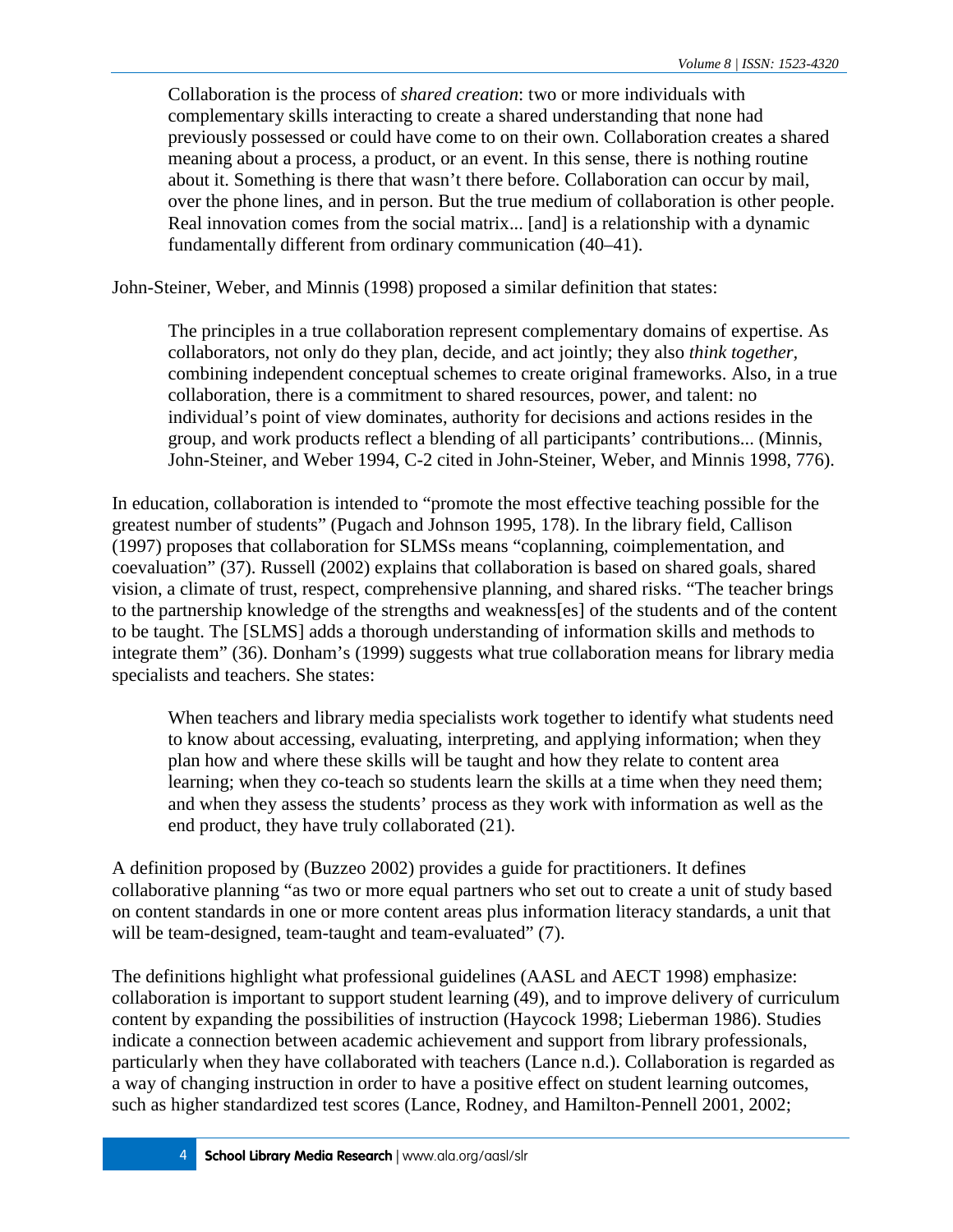Lance, Wellburn, and Hamilton-Pennell 1993). Collaboration is also identified as one of the factors that contribute to improved research skills (Kuhlthau 1993). This positive effect is one of the primary reasons collaboration is promoted (AASL and AECT 1998; Morris 2004).

These definitions begin to specify more clearly the meaning of collaboration for SLMSs and teachers. However, for the purposes of developing a more explicit explanation for SLMSs and teachers, a revised definition is proposed. It broadens these definitions to include concepts relevant to twenty-first-century SLMSs. The revised definition reflects fully developed collaboration.

Collaboration is a trusting, working relationship between two or more equal participants involved in *shared thinking, shared planning* and *shared creation of integrated instruction.* Through a shared vision and shared objectives, student learning opportunities are created that integrate subject content and information literacy by co-planning, co-implementing, and coevaluating students' progress throughout the instructional process in order to improve student learning in all areas of the curriculum.

### **Defining the Concepts**

### **Shared thinking, shared problem-solving and shared creation of integrated instruction**

When individuals come together to share their expertise and ideas in order to construct a fresh and innovative way of doing something, they are demonstrating characteristics of fully developed collaboration. Shared thinking or joint participation in thinking together about how to solve a mutually agreed upon "problem" is what is meant by shared problem-solving. The coming together to think about an issue and to plan together as co-planners and co-implementors is jointly carrying the plan to fruition. For a SLMS and a teacher this could mean actual instruction carried out either separately or jointly. Through the process of working together and thinking about how to integrate individual ideas a new understanding evolves that could not have come about through individual efforts. This is the essence of *shared creation of integrated instruction,* which results in the creation of a new educational experience or a learning opportunity. As an example, consider a science lesson on insects for primary students. Teacher and the SLMS meet jointly to think about what to include in the instructional unit. Together they decide how to sequence the instruction to include state and national standards requiring students to be able to identify insect characteristics, recognize differences in habitat and stages in life cycle, and understand the food chain. The teacher's knowledge of the students' developmental level and prior experiences guide the plan to have students work in small heterogeneous groups (Cohen 2004) to create a poster to present to classmates. The teacher and SLMS plan small group discussions in the classroom and in the library, booktalks, readers' theater, and literature circles throughout the unit. The library curriculum integrated into the study of insects reinforces critical thinking, research, and writing processes. Together the teacher and SLMS have shared in the creation of a learning experience that neither teacher nor SLMS could have created alone. They have become collaborators. They share characteristics of teams and groups in that they recognize each other's unique expertise, maintain a certain independence, jointly agree upon common goals, and implement them through mutual support, build trust leading to open and honest dialogue, recognize conflict is normal, and jointly participate in decisions. Unlike teams, members may not depend on a "leader" or "final authority" (Preeble and Frederick, n.d.). The learning experiences created through collaboration engage students in a process that makes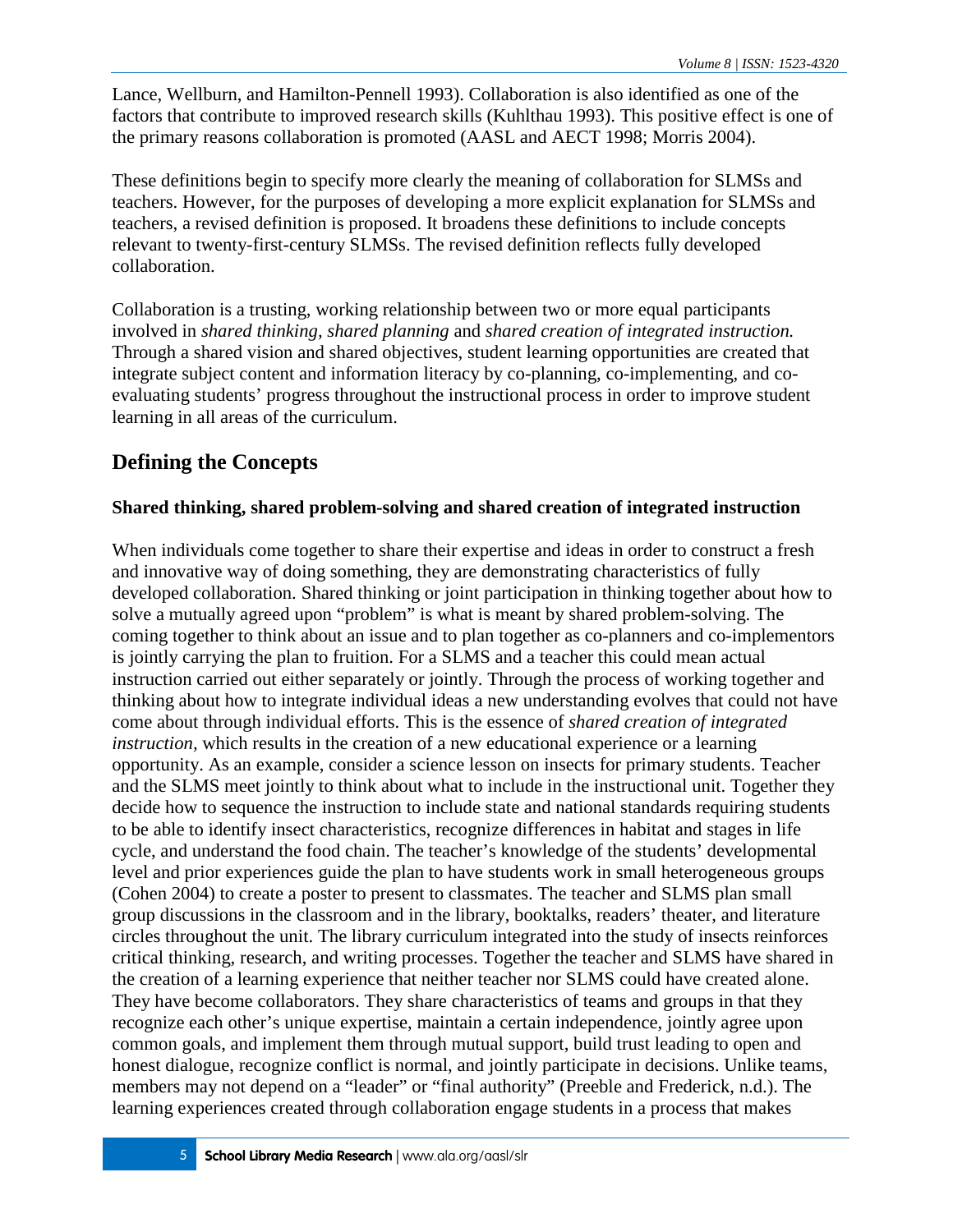learning more meaningful and less difficult. The process is one that develops their ability to find, use, and evaluate information in books and on the Web and develops additional abilities in writing, critical and creative thinking, and inquiry. After the educational experiences have been completed, SLMS and teacher reflect on what was successfully taught and why, and how to improve it in the future. This is co-evaluation.

### **Trusting, working relationship**

"Trust can lead to cooperative behavior among individuals" (Jones and George 1998, 531). Efforts to define trust extend across the social science fields (Black et al. 2002; Luna-Reyes, Cresswell, and Richardson 2004; Olson and Olson, n.d.) but there is little agreement on its definition (Mayer 1995). Broadly defined, trust is believing that when an individual mutually agrees to carry out a responsibility it will be carried out as promised (da Costa 1995; Riordan 1995). Trust is also viewed as a characteristic of a person. This characteristic has been called "propensity to trust" (Luna-Reyes, Cresswell, and Richardson 2004, 8). Others envision trust as evolving over time as individuals learn how to establish a relationship through "an ethic of caring" (Noddings 1988, 219; 1992), mutual respect, and completion of work promised by participants of a collaborative endeavor. Some risk is involved in trusting relationships particularly when it is thought of in terms of "a social relationship in which principals— for whatever reason—invest resources, authority, or responsibility in another to act on their behalf for some uncertain future return" (Shapiro 1987, 626). Most relationships involve some form of trust. These can be built on various forms of interpersonal needs from shallow dependence, shallow interdependence, deep dependence, and deep interdependence "depending on the type and depth of the interdependence of the relationship" (Sheppard and Sherman 1998, 422). Dependence occurs when an individual's outcomes "are contingent upon the actions of another" (424). Interdependence is a "unidirectional dependency" (424). Collaboration in which thinking together occurs involves deep dependence, and relies on collaborators' honesty and integrity. Shallow dependence would be exemplified in collaborative relationship in which there is little at stake. DiPardo (1997) explored how trust affected successful collaboration teams and found that members needed time to "explore one another's thinking, to establish the sort of trust that makes open disagreement possible" (101). Communication and interaction are also central to trust building (Kanter 1996; Austin 2000b). Communication is most effective when collaborators work out in advance a "shared language" (Bernbom, Lippincott, and Eaton 1999), particularly when they are from different fields.

### **Content Areas**

Content areas are subjects taught in school, including mathematics, science, art, music, drama, English, social studies, geography, history, physical education, and foreign languages, art, music, and drama. In the elementary grades, subject content areas are generally taught by the classroom teacher. In the middle grades and high school, specialist teachers are designated for each content area.

### **Library Curriculum**

The library curriculum involves the development of information literacy: knowledge of how to access, evaluate, synthesize, and use information selectively from a wide variety of sources and formats. It also involves the ability "to effectively communicate or present results to relevant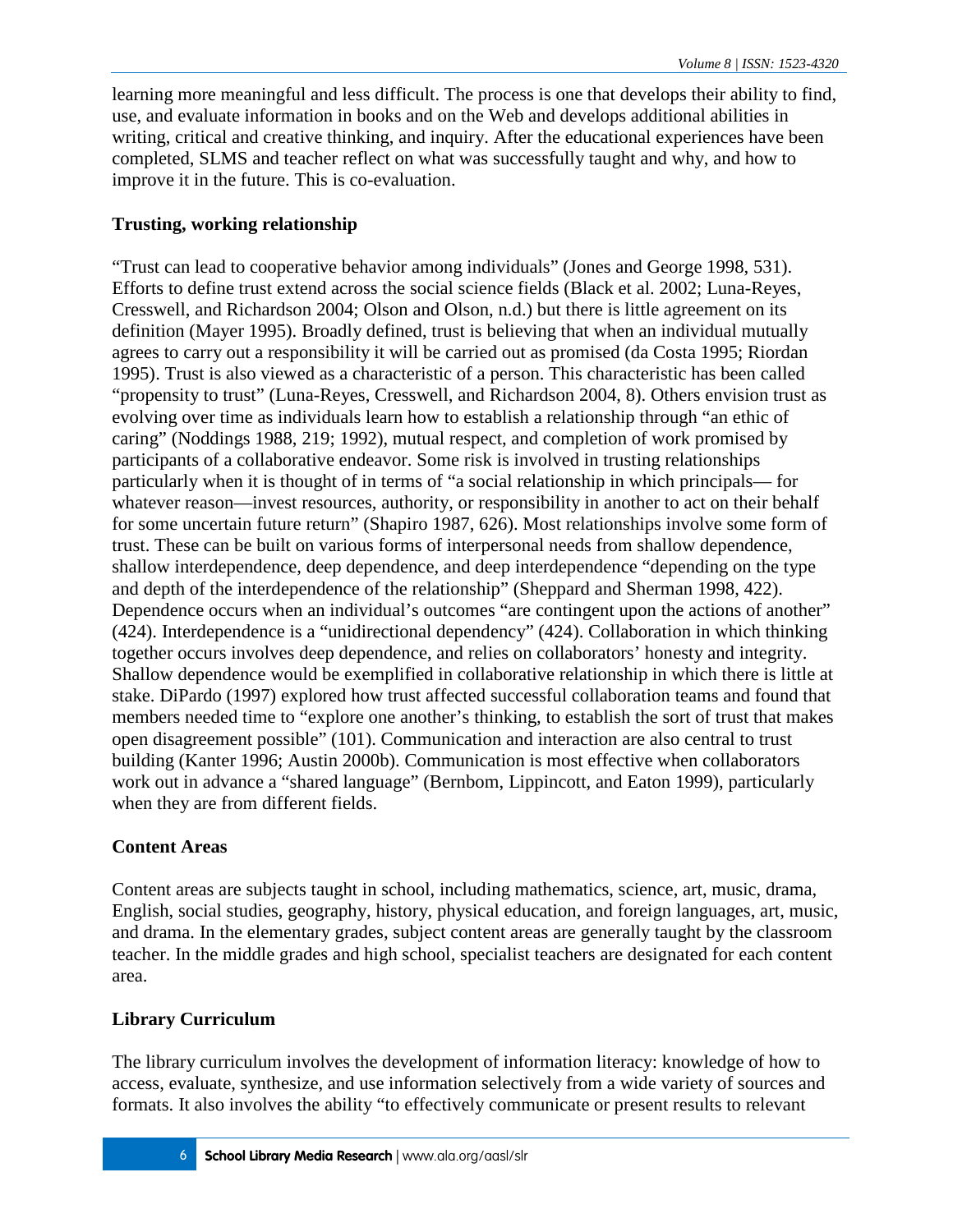audiences" (Callison 2003, 229). SLMSs help students prepare for research projects by introducing them to databases and bibliographic references and establishing the authority of content and publishers. Information literacy is considered essential for students to succeed in school (Donham 1999; Southern Regional Education Board n.d.). Through these experiences students develop multiple cognitive processes, such as selecting, organizing, integrating, encoding, "complex technical or physical processes" (Callison 2003, 184), "process of inquiry" (210), and the research process (Kuhlthau 1993). Students also develop critical thinking and writing ability.

### **Integrating Content and Information Literacy Standards**

Content standards are a complete set of outcomes or learning expectations that all students are expected to reach. National, state, and district standards create a framework for what is taught in schools. Standards for information literacy establish essential skills related to information needs, such as finding, interpreting, analyzing, and using information. These form the library curriculum. When SLMSs and teachers integrate content and information literacy, students learn how to make use of a wide range of resources and broaden their knowledge and understanding of information taught in the classroom (Woolls 2004). Students also experience a broader use of abilities developed in the classroom through the development of information literacy. For example, research projects initiated around a classroom learning experience are integrated into library instruction creating a holistic curriculum in which students are able "to take part in the process of knowledge-getting" because "[k]nowing is a process not a product" (Bruner 1968, 72).

### **Shared Vision and Shared Objectives**

Shared vision brings individuals together to work around the same idea or overall plan. Individuals who collaborate at this depth find each other "indispensable" to their core mission (Rabuzzi n.d.). *Shared vision* means that teachers and SLMSs jointly develop common plans for delivering instruction or have a common purpose for integrating content and information literacy in a teaching situation. Common plans include shared objectives for instruction. At a minimum, shared objectives involve a common plan for a specific lesson. However, shared objectives can be established for units of study, or for the entire curriculum.

### **Equal Partners**

In collaboration, equal partners work together to move things forward. Those participating in the collaborative effort are seen as having equitable roles in decision making as well as in work carried out (Million and Vare 1997). The focus of the partnership revolves around shared objectives, not issues of power. When power structures are ignored, the possibility of having more open communication is increased (Romer and Whipple 1991; Gray 1989; Hattrup and Bickel 1993) and the road is opened to build consensus on objectives (Morris, 2004). In collaborative relationships, equal partners resolve their conflict through discussion and agreement rather than authoritarian decisions (Hattrup and Bickel 1993). SLMSs are encouraged to take a "leadership role" in collaboration by demonstrating a willingness to work with teachers or initiating collaboration. Leadership as it is used here means leading others without force or coercion toward a shared objective (Wu n.d.) and is not meant to detract from an equal partnership, or impose a level of authority to the collaborative relationship.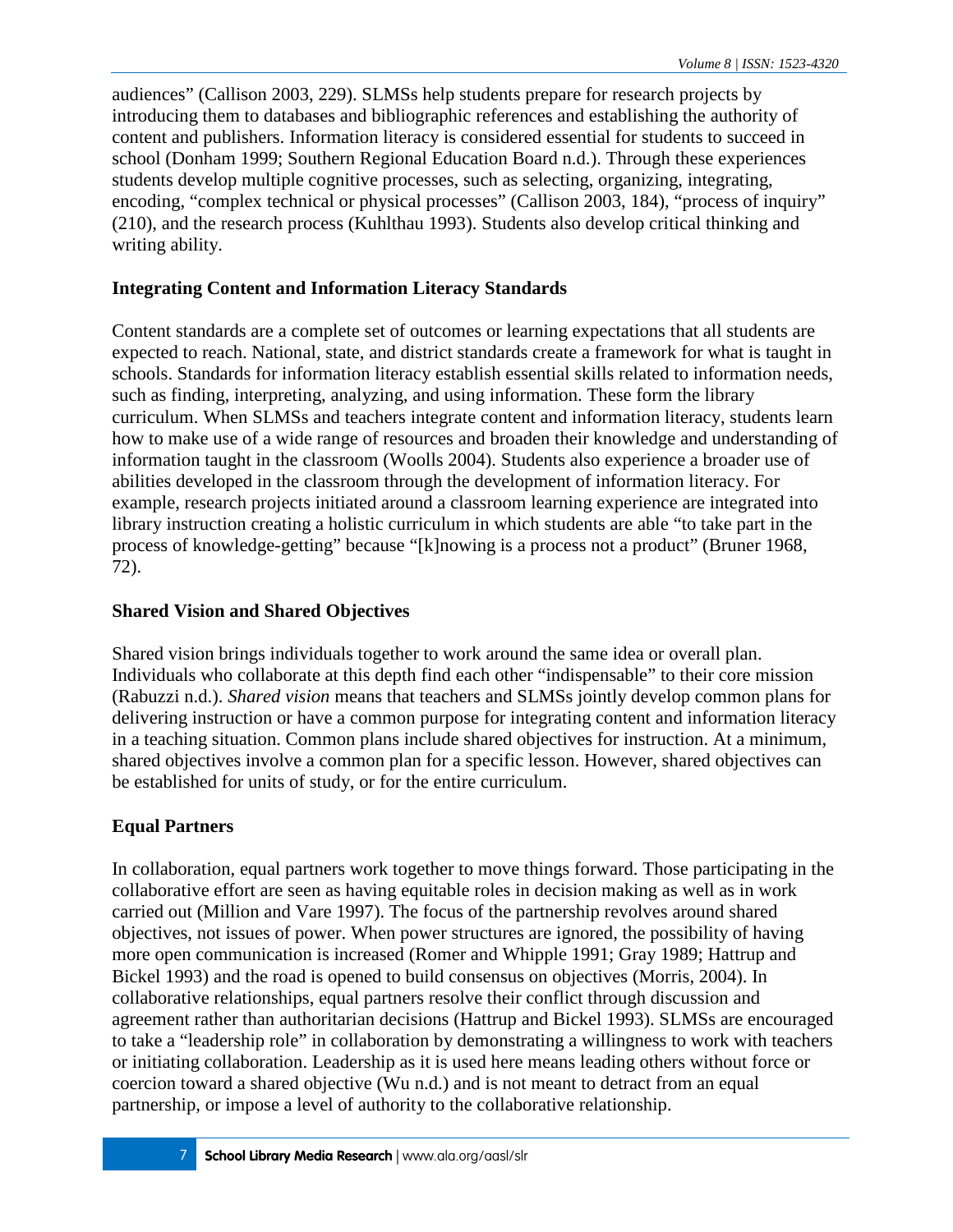### **Learning Opportunity**

Learning opportunities are lessons, activities, or experiences brought about by SLMS and teacher as they share with each other their knowledge about their areas of expertise and their knowledge about students with each other. Learning opportunities are sequenced for the learner to facilitate their understanding of material being taught (Bruner 1968). Through collaboration, teacher and SLMS discuss factors that affect students understanding of materials. Examples of these factors are individual differences, developmental levels, and prior experiences (Bruner 1968). Together collaborators use their expert knowledge of content to create sequenced learning opportunities for students. These types *of learning opportunities* demonstrate innovative instruction intended to help students develop a deeper more lasting and meaningful understanding of content and information literacy. Learning opportunities encompass units of study, lessons, projects, programs, textbooks, literature, conversations, or exercises. Collaboration to create learning opportunities throughout the curriculum not only considers predisposition, structure, sequence, and reinforcement, but also take into account the process of knowledge getting (Kuhlthau 1993), and individual differences of students (Bruner 1968). Through collaboration, planning of learning opportunities is carried out jointly with each participant executing different but complementary aspects of the instruction.

# **Section B: Models—Multiple Perspectives**

The process of collaboration is complex (Lieberman 1986; John-Steiner, Weber, and Minnis 1998; Wood and Gray 1991; Riordan 1995; Magolda 2005; O'Malley 1989), and despite multiple models and definitions (John-Steiner, Weber, and Minnis 1998) it is difficult to achieve. As an example, SLMSs and teachers have yet to fully engage in collaboration even though they have had the benefit of a conceptual framework for more than twenty years to assist them (Loertscher 1982, 1988, 2000).

In this section, the author proposes four models of working relationships between teachers and SLMSs often used to describe collaboration. These models evolve from Loertscher's Taxonomy (1982, 1988, 2000) and an extensive review of the literature on collaboration. The models are Model A: Coordination; Model B: Cooperation/Partnerships; Model C: Integrated Instruction; and Model D: Integrated Curriculum. The labels *coordination* and *cooperation* are commonly used in the literature to identify collaborative efforts (Austin 2000b; Fishbaugh 1997; John-Steiner, Weber, and Minnis 1998; Leonard and Leonard 2003; Loertscher 1982, 1988, 2000; Roberts, 2004). The author will argue that although these are often used interchangeably, there are distinct differences involved in coordination and cooperation. *Coordination* and *cooperation* may evolve into full collaboration but they serve markedly different purposes. Pollard (2005) explains, "In many people's minds [collaboration is] indistinguishable from *cooperation* and *coordination,* which are less elaborate and less ambitious collective undertakings" (n.p.).

The primary distinctions among the models are: (1) intent of the working relationship or reason for working together; (2) intensity or degree of involvement, commitment ,or participation among participants (hereafter intensity); and (3) interest in improving student academic achievement or the extent to which the effort focuses on improving student outcomes.

Loertscher's (1988) classification describes various types of working relationships between SLMSs and teachers apparent in many schools. Loertscher provides two taxonomies: the Library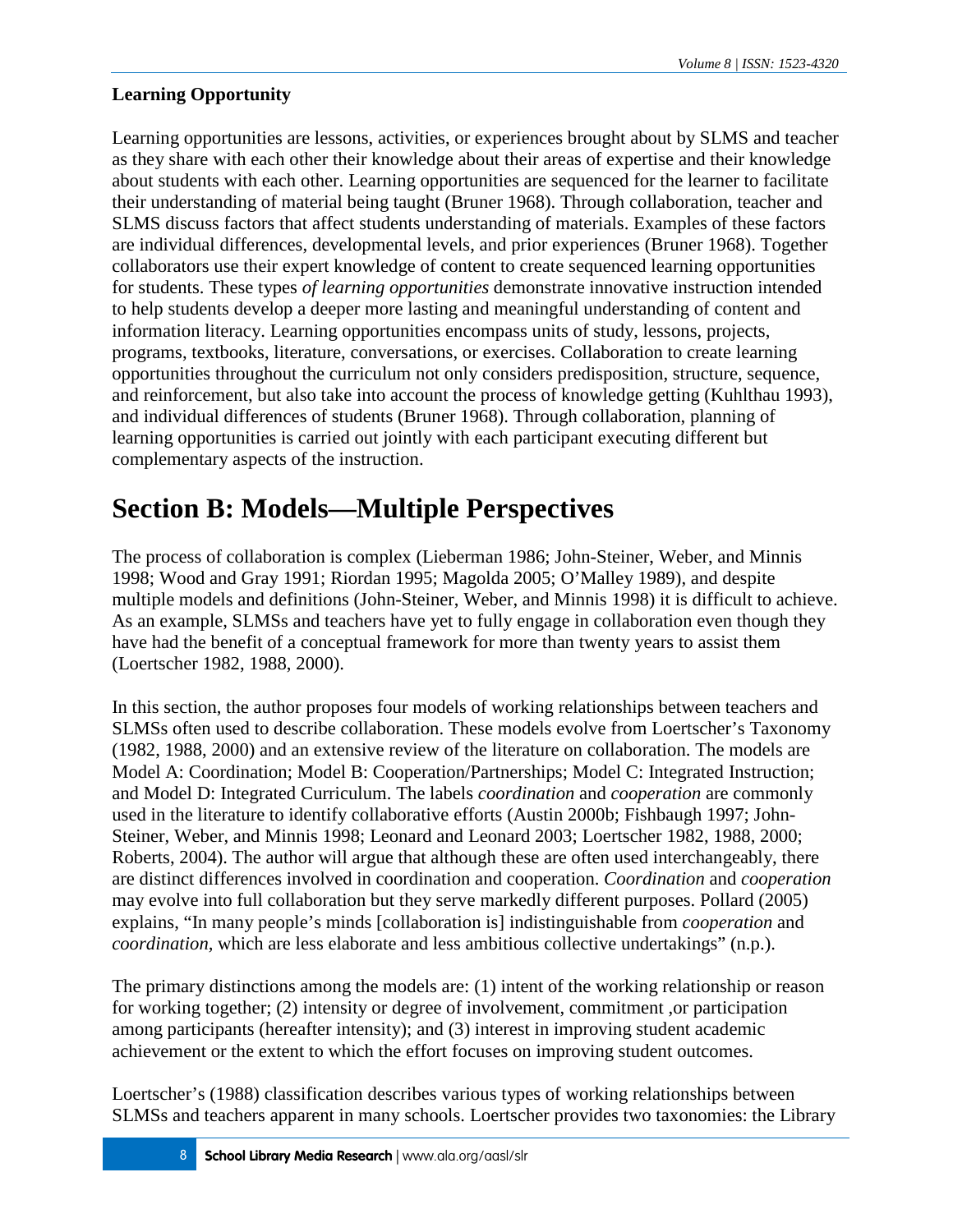Media Specialist Taxonomy—Levels 1–11, and The Teacher's Taxonomy of Resource-Based Teaching and Learning—Levels 1–8. The levels within these taxonomies do not correspond to each other except at two levels. Level 1 of both taxonomies reflects no involvement between SLMS and teacher, and Level 11 of the library media specialist taxonomy and Level 8 in the teacher taxonomy reflect involvement of the SLMS and teacher in curriculum development. There are similarities in the remaining levels, but not a one-to-one correspondence. Figure 1 provides a summary of Loertscher's classification.

**Figure 1.** Information on the table summarizes levels in the taxonomies by Loertscher (1988): The Library Media Specialist Taxonomy and The Teacher's Taxonomy of Resource-Based Teaching and Learning. These levels were combined in 2000 version.

|                | <b>Librarian's Taxomony</b>                                                                                                                  | <b>Teacher's Taxomony</b>                                                                                        |
|----------------|----------------------------------------------------------------------------------------------------------------------------------------------|------------------------------------------------------------------------------------------------------------------|
| Level 1        | No involvement. Library<br>media center is bypassed.                                                                                         | No involvement of library media<br>center specialist or use of materials<br>from the library media center.       |
| <b>Level 2</b> | <b>Students access information</b><br>when needed.                                                                                           | Permanent room collection created.<br>Little need to interact with the library<br>media center.                  |
| Level 3        | <b>Specific requests from teachers</b><br>and students addressed.                                                                            | Materials borrowed from the library<br>media center, public library or other<br>sources for classroom use.       |
| Level 4        | Materials gathered on the spur<br>of the moment.                                                                                             | Library media center specialist<br>provides ideas and suggestions<br>regarding materials for instruction.        |
| Level 5        | Informal planning in hall or<br>lunchroom.                                                                                                   | Use of library media center materials<br>to supplement unit content.                                             |
| Level 6        | <b>Advance notice for needed</b><br>library materials.                                                                                       | Library media center<br>materials/activities are integral to unit<br>content rather than supplementary.          |
| Level 7        | A concerted effort to promote<br>library                                                                                                     | Library media specialist is a teaching<br>partner to construct unit of<br>instruction (of information literacy). |
| Level 8        | Formal planning with teacher on a<br>resource based project or unit.                                                                         | Library media specialist is consulted<br>as curriculum changes are being<br>considered.                          |
| "Level 9       | Participation in development,<br>execution, and evaluation of a<br>resource-based teaching unit (Level I).                                   |                                                                                                                  |
| "Level 10      | Participation in resource-based<br>teaching units where the entire unit<br>content depends on the resources of<br>the LMC program (Level 9). |                                                                                                                  |
| Level 11       | Participation and contribution made<br>along with teachers to planning and<br>structure of what will be taught<br>in school.                 |                                                                                                                  |

|  | Figure 1: Loertscher's Taxonomy |  |
|--|---------------------------------|--|
|  |                                 |  |

The levels in Loertscher's taxonomies represent varying degrees of intensity between teacher and SLMSs. High levels of intensity in these working relationships indicate that all the needs of a collaborative partner are met, and that partners are highly responsible and dedicated. In the first level of Loertscher's taxonomies, teacher and SLMS are independent of one another and there is no involvement between the two. In the higher levels of the taxonomies, intensity increases to an optimum level of fully developed collaboration. Figure 2 identifies Loertscher's levels in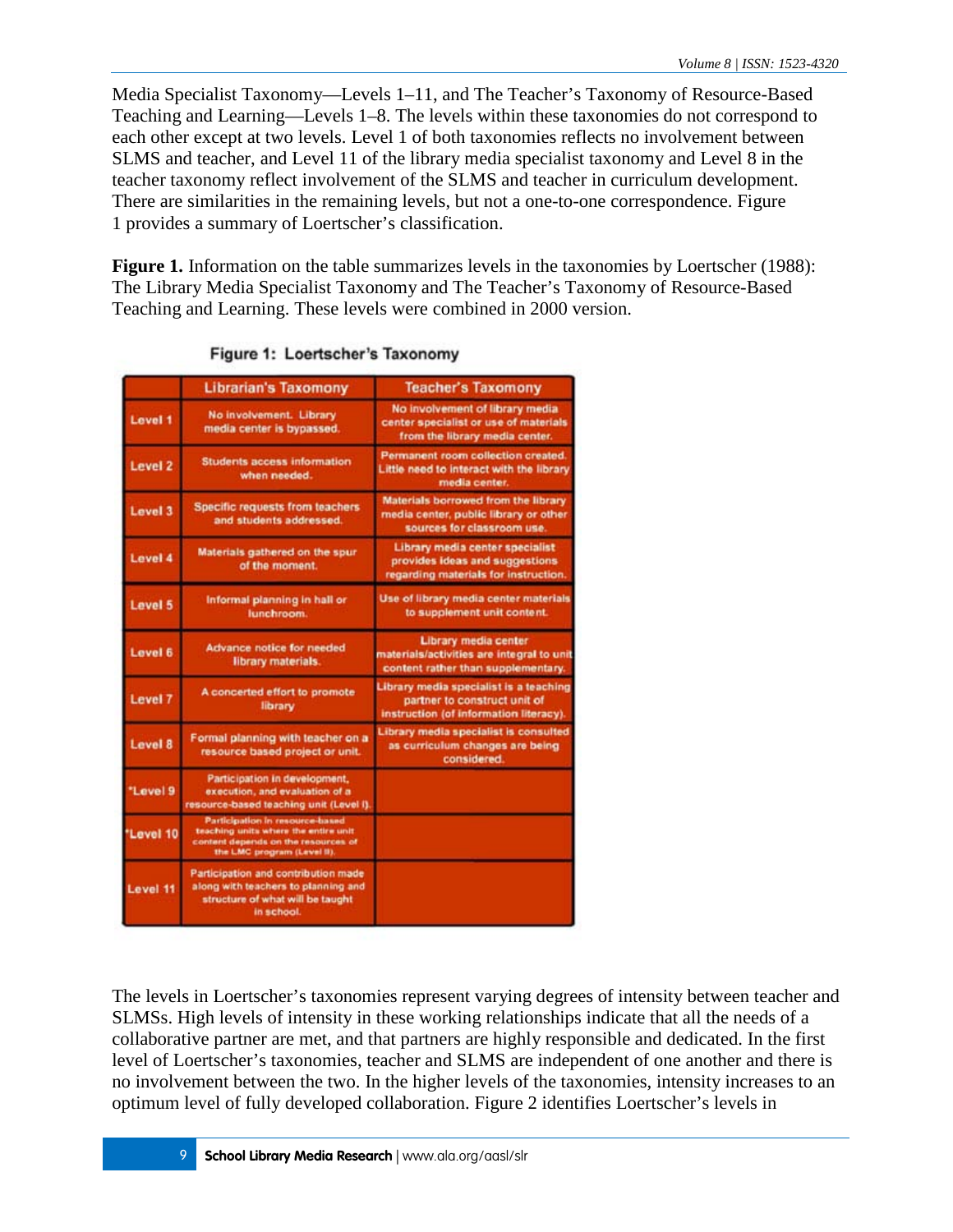approximate relationship to the four models and illustrates the range of involvement between teacher and SLMS. In the professional literature *collaboration* is clearly focused on high levels of engagement between SLMSs and teachers in order to improve student academic achievement (Haycock 2003; Anderson 1999).

**Figure 2.** Four models that evolve from the literature reviewed and Loertscher's (1982, 1988, 2000) Taxonomy.



Models A, B, C, and D involve a certain amount of networking as a precondition. Networking is a way for people to get to know each other and is important in building trust (Austin 2000b). The models also involve some form of shared objective, which becomes part of the reason participants come together. The models may or may not build on each other (Callison 1999). For example, Model A: Coordination does not have to have occurred for other models to be implemented. However, it may happen that an insignificant project involving coordination will build the trust needed for more involved collaborative efforts (Austin 2000b). For these efforts to be successful, however, high levels of trust are necessary (Lewis 1999) and participants must be seen as experts in their field. Research indicates that as collaborators become more involved in their work together and their responsibilities increase, levels of trust and knowledge increase (Black et al. 2002; Million and Vare 1997).

### **Model A: Coordination**

This model represents a common practice of bringing groups, organizations, and individuals together to exchange information or alternate activities (Himmelman 1997). In this model people come together to help one another or to make their own work run more efficiently. Arranging schedules and making necessary adjustments in time, place, or work to avoid overlap in included in coordination (Pollard 2005). SLMSs and teachers have a long history of coordinating joint functions, events, and practices that are mutually helpful to each other and provide students with opportunities that might not otherwise be possible (Ford 1996; Fox 2001). The joint efforts may or may not directly relate to student learning, however. Coordination might include shared resources, time, space, or students (Fine 2001). Coordination is often associated with regulating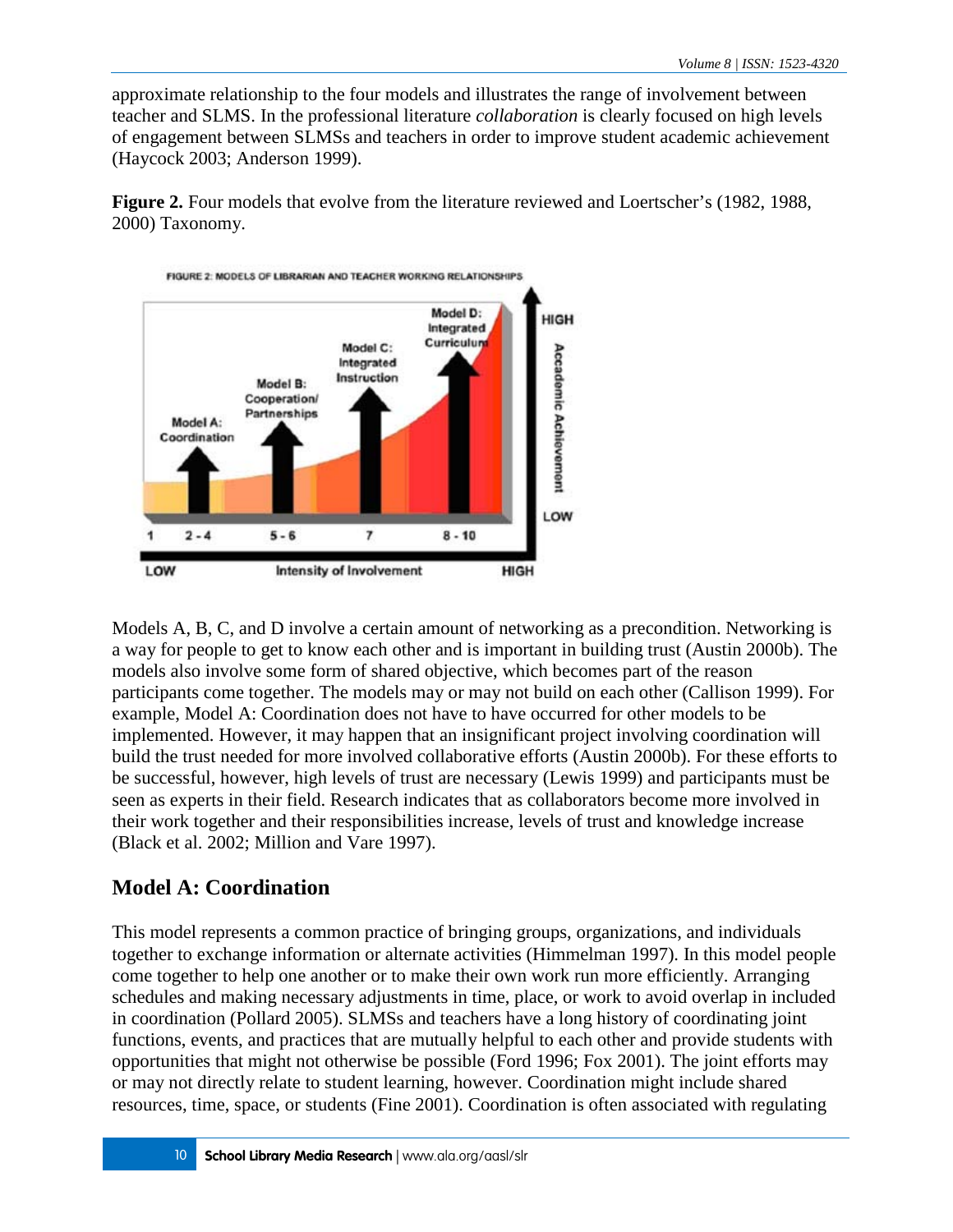interaction of participants or events for their common benefit (Fine 2001). For example, the SLMS may coordinate activities for teachers in order to accommodate a greater number of students using the library. Coordination may improve the flow of activities, or reduce duplication of events (Loertscher 2000). In Figure 3, a spelling bee may be coordinated with different grade levels from different schools so that teachers can plan one event in the library rather than multiple events. SLMS and teacher may coordinate schedules for book fairs to accommodate different grade levels at different times. This model denotes the idea of efficiency in working together rather than one directly focused on student outcomes. Indeed, it could become a catalyst for more intense relationships by developing trust among participants, but, in general, coordination requires a minimal amount of involvement by participants. In fact, most events, projects, and activities that require scheduling are coordinated by one person (project coordinator) in communication with others.

**Figure 3.** Coordination requires one person to manage events, activities, schedules. In this model teachers and librarian work together to ensure efficiency and order. Either the teacher or librarian can become coordinators of events, activities, and schedules for students. Scheduling may help students feel a sense of order but it is unlikely there is a relationship between coordinated events and student academic gains.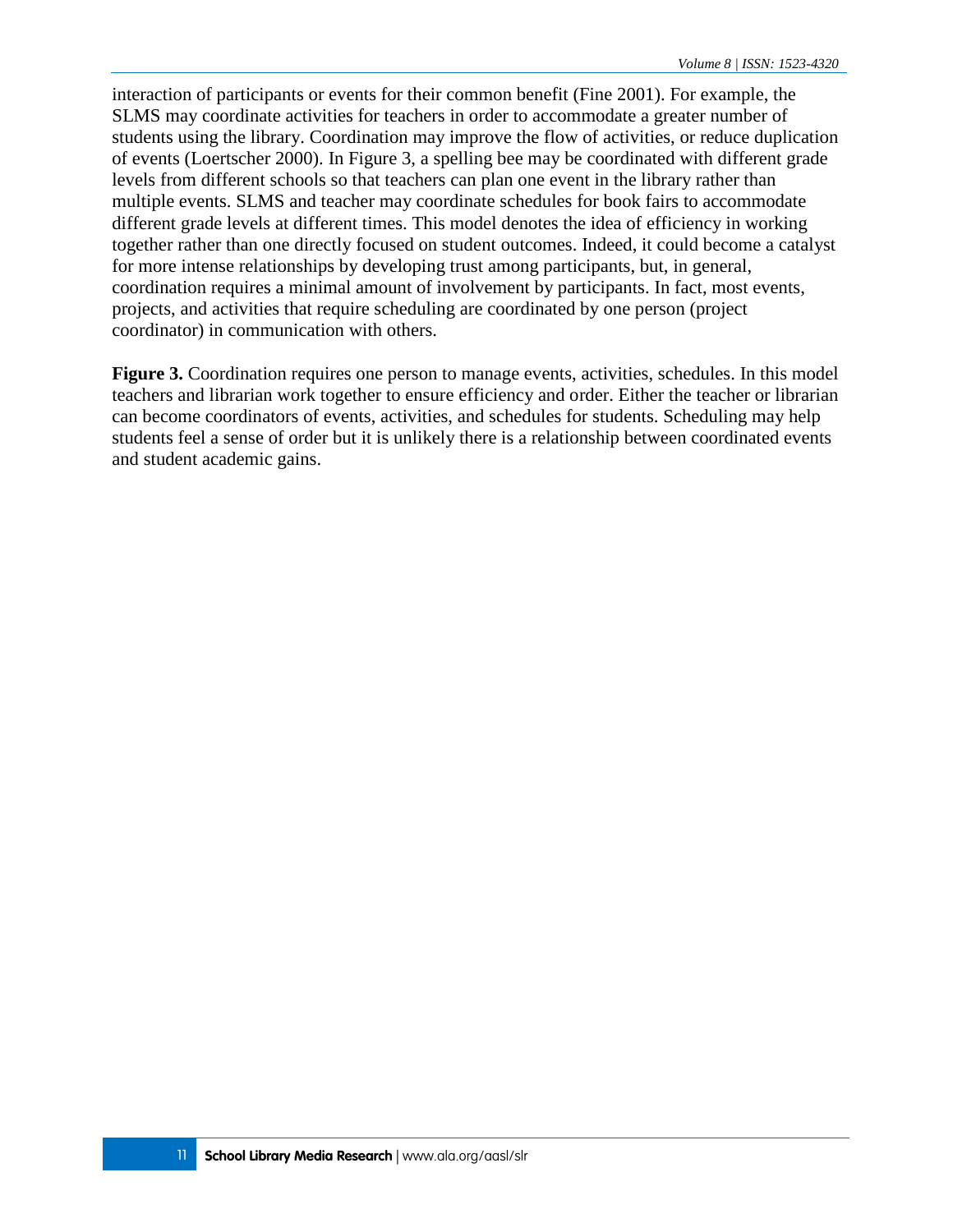

#### Figure 3 Model A: Coordination

Coordinate has another meaning, *equal to another,* when used as a noun (Winer and Ray 1994; Mattessich et al. 1992, 2004, Grover 1996). This meaning is not generally the one implied in discussions of collaboration. Coordination is used in this paper to define a less intense form of collaboration requiring less formal relationships, commitments, resources and time among participants (Pollard 2004; Himmelman 1997) and therefore may have less of an effect on student academic achievement.

### **Model B: Cooperation/Partnership**

The cooperation/partnership model is frequently associated with management literature (Austin 1998, 2000a; Peter F. Drucker Foundation 1996). It involves two or more entities working together by agreement on similar goals or endeavors. Cooperation and partnerships requires more of a commitment than coordination. Kanter (1996) makes an interesting analogy between partnership alliances among companies and best marriage practices. Both situations are improved when partners meet the following criteria: individual excellence; importance; interdependence; investment; information; integration; institutionalization; and integrity, which includes mutual trust (109). When these criteria are met "the relationship … creates substantial change within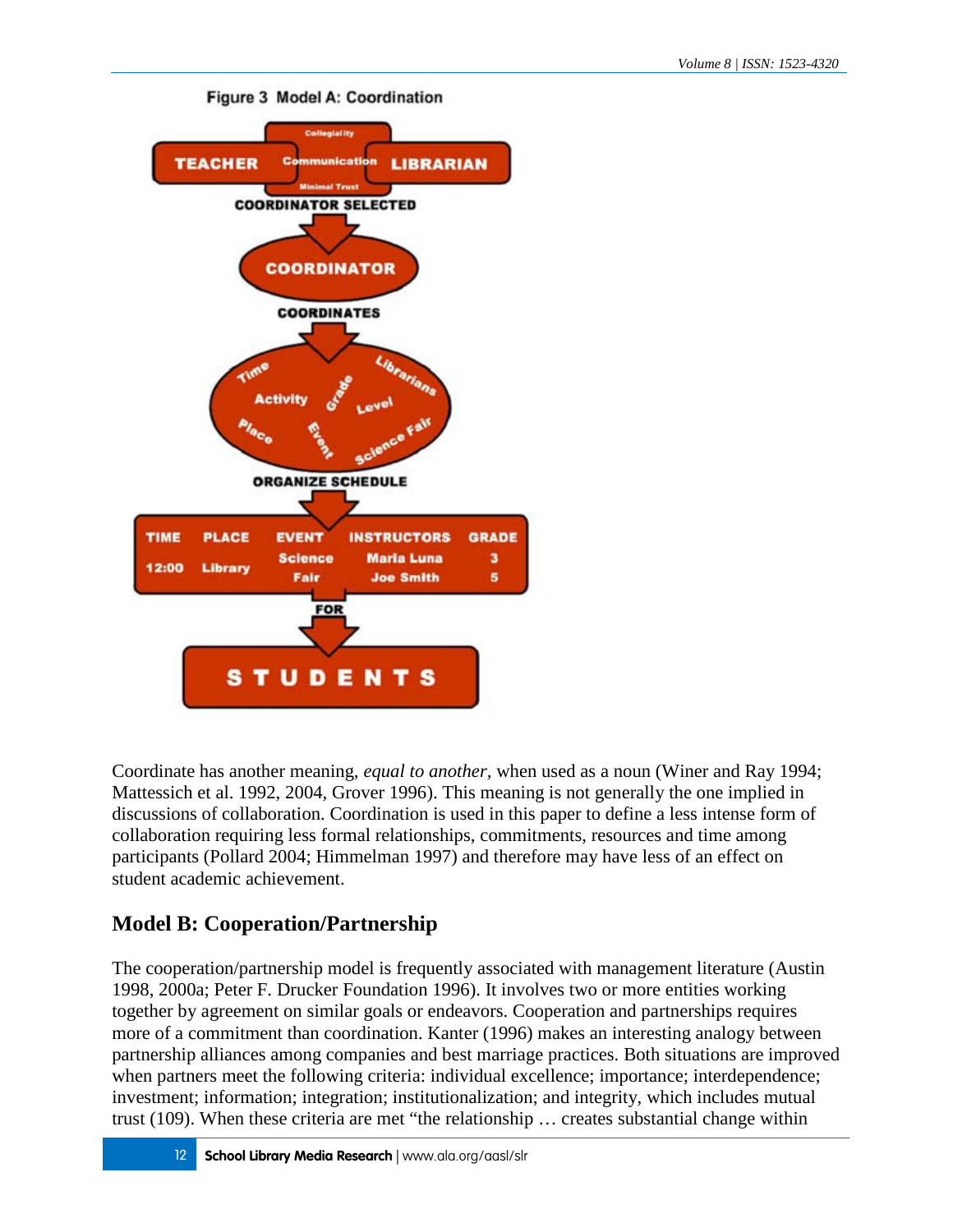each partner's organization" (97). Partnerships are common in management where an end product is developed (Kukulska-Hulme 2004, 262–80). This management concept may underlie the use of the term in situations where SLMSs and teachers share responsibilities for an end product, such as displays for school science fairs.

In education, cooperation is more commonly used to describe relationships (AASL and AECT 1998; Monsour 1995) with members who come together to share funds, space, collections, shared time, and students for the benefit of students (Fine 2001; Fitzgibbons 2000). In some instances, individuals divide responsibilities (McInnerney and Roberts 2004). Cooperation involves a higher level of intensity, which often develops greater trust (Austin 2000a, 2000b) and confidence in working with one another. However, a minimal amount of effort on the part of one partner is also possible. For example, the SLMS might provide a book collection for a classroom lesson. This is often considered cooperation but it does not necessarily involve deep commitment, intensity of communication, or depth of co-planning by participating members although movement in that direction could occur. Cooperation may improve working relations for cooperating members by developing a collegial relationship and a friendly environment conducive to teaching and learning (Doiron and Davies 1998; Scott and Smith 1987; Leonard and Leonard 2001b)and job productivity (Schultz and Abbey 2001, 159–75).

Cooperation and partnership involve setting goals and reflect a philosophy of teamwork, cooperation, and networking (Himmelman 1997). These suggest interdependence (Pollard 2005) among members of the team. In teaching, cooperation is also used to describe an instructional strategy that brings students together to work on projects (Slavin 1995; Cohen 2004). Most cooperative learning involves projects divided into parts and assigned to cooperating partners (U. S. Office of Research Education 1992; Roschelle and Teasley 1995). Each partner completes a part, which contributes to an end product. In cooperative projects, often one partner is assigned (or undertakes) a major role and minor roles are assigned to others. In Loertscher's (1982, 1988, 2000) taxonomy, cooperation is reflected in the SLMS's willingness and ability to gather materials or resources to support teaching. Cooperation does not necessarily imply shared power or an equitable division of authority, nor does it necessarily reflect shared thinking or shared planning. An assumption underlying relationships involving cooperation between SLMS and teacher is that the SLMS is a support for the teacher. The notion of equal partners is not apparent in the words used by practitioners and in the literature (AASL and AECT 1998; Loertscher 1882, 1988, 2000). As an example, such terms as *support, help, assist, contribute,* and *aid,* are found in discussions about cooperation, indicating a one-way direction or one-sided relationship. This may also be true of partnerships. The relationship may be unequal but mutually beneficial. As an example, partnerships between a prosperous corporation that employs youth from underfunded school districts involves unequal partners but benefits the school by providing students with career opportunities and the corporation with a guaranteed workforce (Gray 1989) (figure 4).

**Figure 4.** Cooperation/ Partnerships. Teachers and librarian work together but do not have to be involved in joint planning, thinking or evaluation although that would be a natural extension of cooperation. When teachers and librarian engage in joint planning, thinking, and evaluation it improves the learning experience for students. They may share objectives but do not necessarily have to create the learning opportunity jointly. Often cooperation involves dividing the work among participants.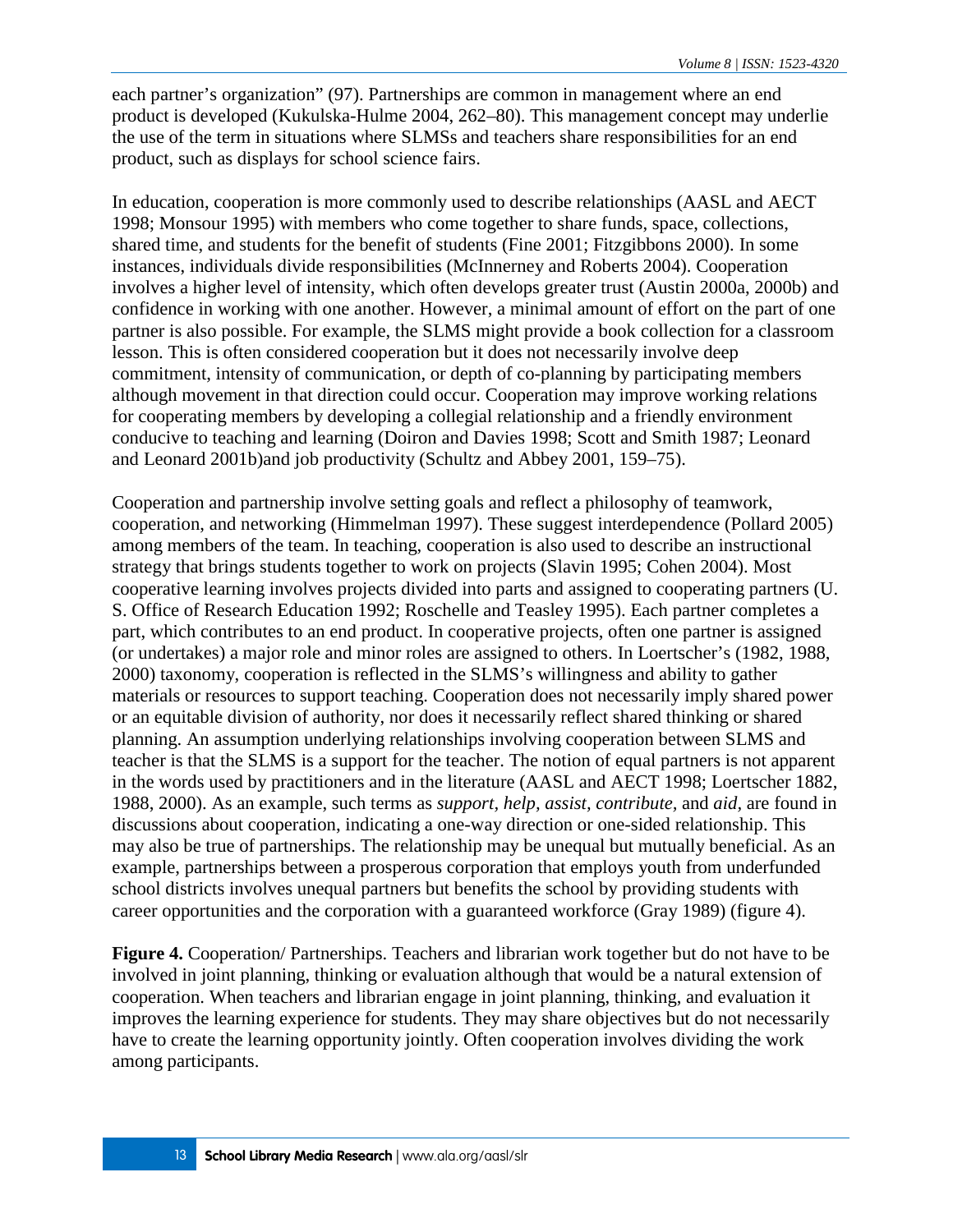

### Figure 4 Model B: Cooperation/Partnerships

### **Model C: Integrated Instruction**

SLMSs and teachers are involved in *shared thinking, shared planning,* and *shared creation of integrated instruction* when their collaborative effort integrates content instruction and library instruction. Collaborators conceptualize together in addition to sharing responsibility. They are equal partners focused on integrating their expertise in meaningful learning experiences intended to help students reach their potential (Dewey 1963). The SLMS and teacher each contribute to the instruction. In many instances, the SLMS is also a teacher. The teacher and SLMS are experienced in developing subject content and library curricula. Information literacy from the library curriculum and subject content curriculum are integrated to provide students coherent instruction that may not be present when content and information literacy are introduced separately. The collective wisdom of the SLMS and the teacher expand opportunities for learning. The SLMs is knowledgeable about standards at a local, state, and national level and is able to teach information literacy and understand how information literacy should be integrated into content instruction to develop processes, including critical thinking, writing, and research. Collaborators work side-by-side to plan activities, lessons, and units, creating a synergy that allows them to develop together what they could not develop alone (Friend and Cook 2000). In education and library environments, the deep-thinking intellectual activity of Model C is at the heart of collaboration, and is directed at the specific purpose of enhancing the educational outcomes of students (Dewey 1963). By having a shared objective at the course level, SLMS and teacher focus on student outcomes. The collaboration reflects an "intellectual operation" (Dewey 1963, 69) that distinguishes it from partnerships, cooperation, and sharing.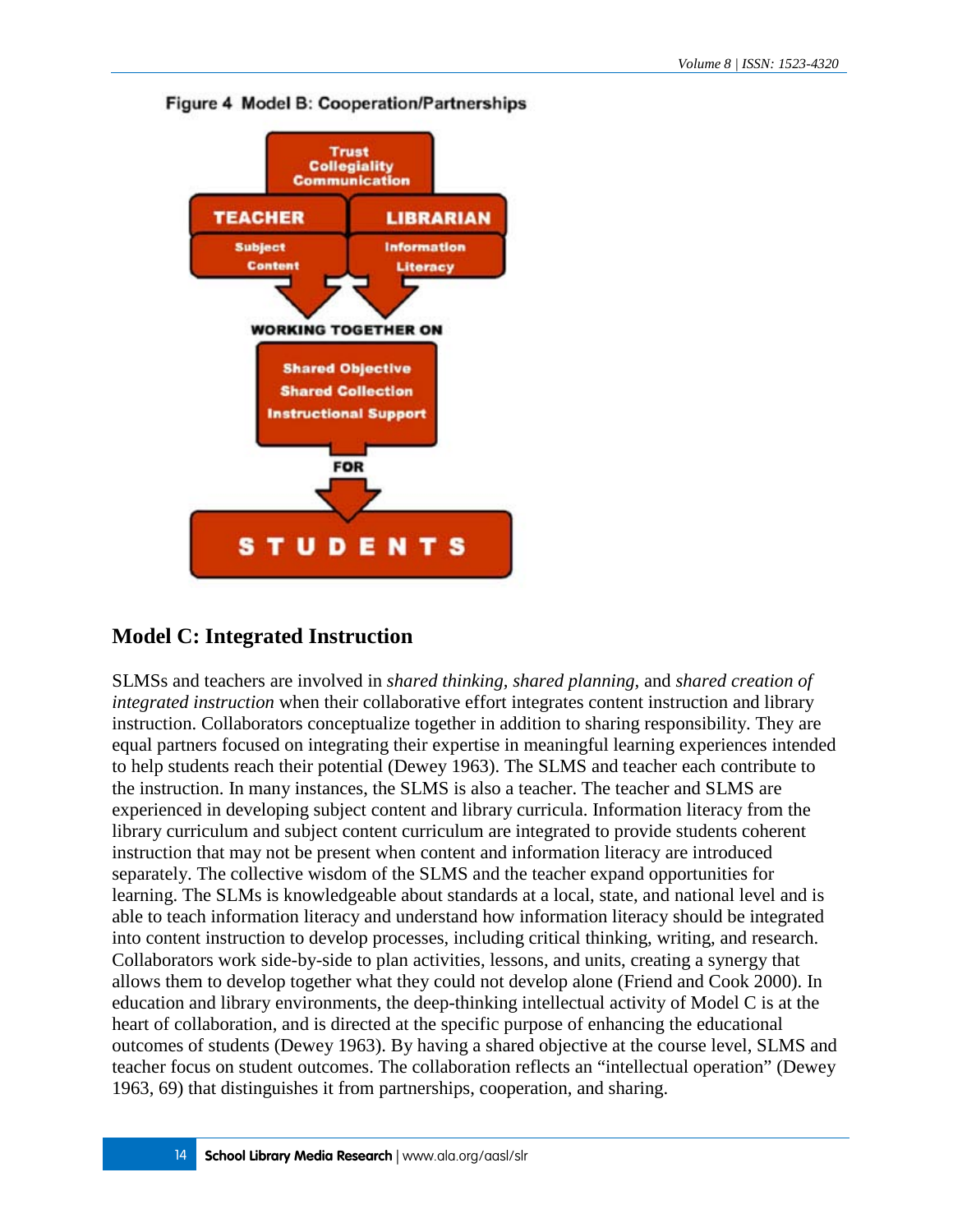The SLMS or teacher initiate collaboration around a shared objective and integrate classroom curriculum and library curriculum through co-planning, co-implementing, and co-evaluating in order to improve student learning. Through the process of collaboration, the SLMS and teacher create meaningful lessons, which improve the student's conceptual development (Bruner 1968). Through this process teachers and SLMSs expand their individual potential and create jointly what would be beyond their capacity individually. Figure 5 illustrates elements of Model C: Integrated Instruction.

**Figure 5.** Model C: Integrated Instruction involves teacher and librarian in shared thinking, planning, and evaluation. As collaborators they come together as colleagues to create a learning experience for the students that will facilitate their learning. They are aware of factors such as individual differences, developmental level, and prior knowledge that might affect the sequencing of material taught. Each collaborator brings to the process their expertise in the subject content, knowledge of standards to be included in instruction, methodology, research process, writing process, etc. The librarian and teacher are able to create a more powerful learning experience together than they could not create individually.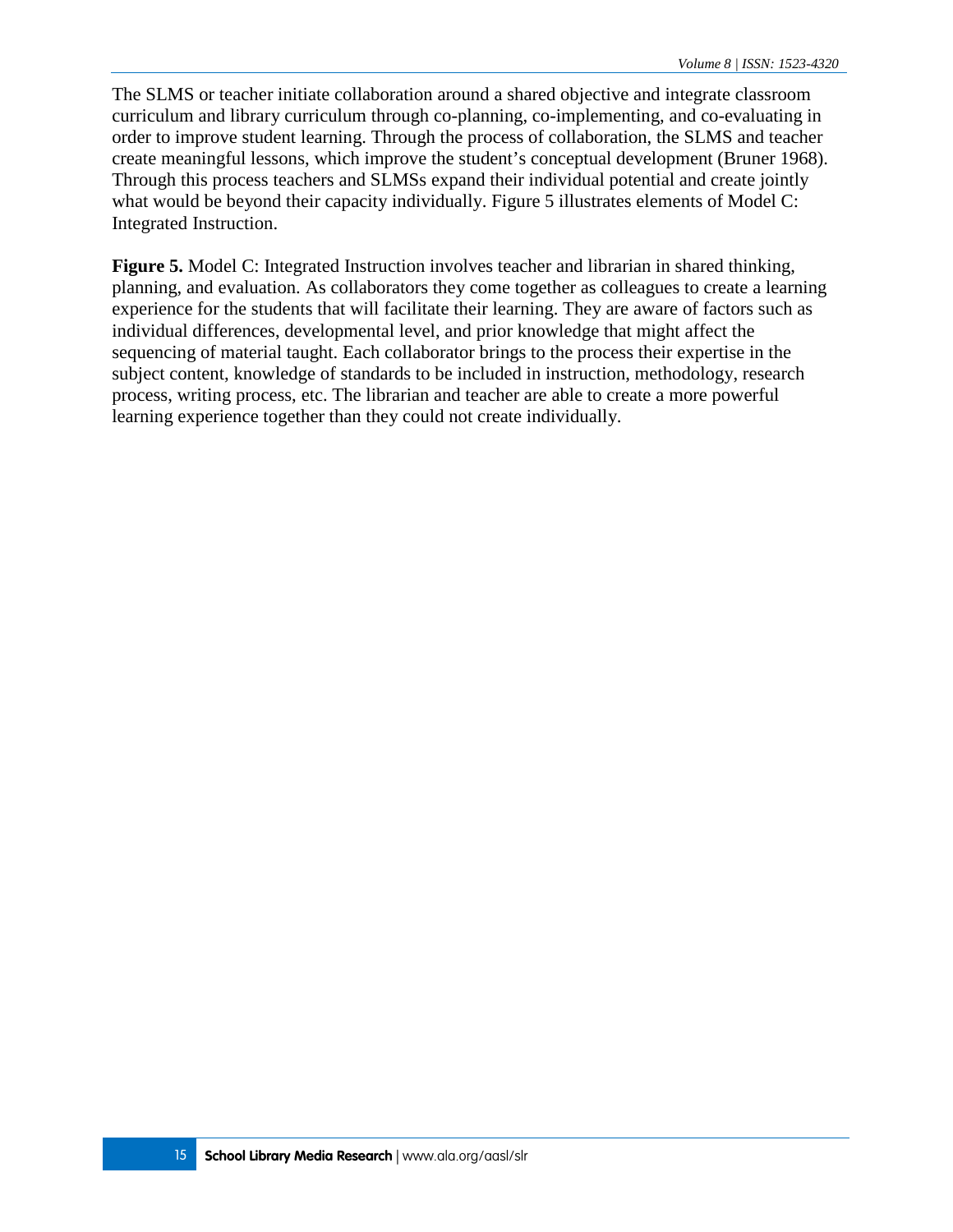#### **Figure 5 Model C: Integrated Instruction**



### **Model D: Integrated Curriculum**

When the process described in Model C occurs across the entire curriculum with the SLMS collaborating at some time during the school year with every teacher in the school to plan, implement, and evaluate the content of instruction integrated with library curricula, Model D results. In this model, the principal is essential. He or she is responsible for establishing a norm for the school environment in which people work together. The principal can facilitate flexible scheduling, professional development, and distribution of resources that provide time for meeting and encourage classroom and library faculty to collaborate on instruction. The principal is responsible for opening up opportunities for faculty to take an active role in decisions involving curricular planning through regularly convened discussions and meetings. The principal acquires needed resources for the library and the classroom. When collaboration is successful in improving student outcomes, the principal can use data collected to provide evidence to those who allocate resources that collaboration is worth continued funding. Most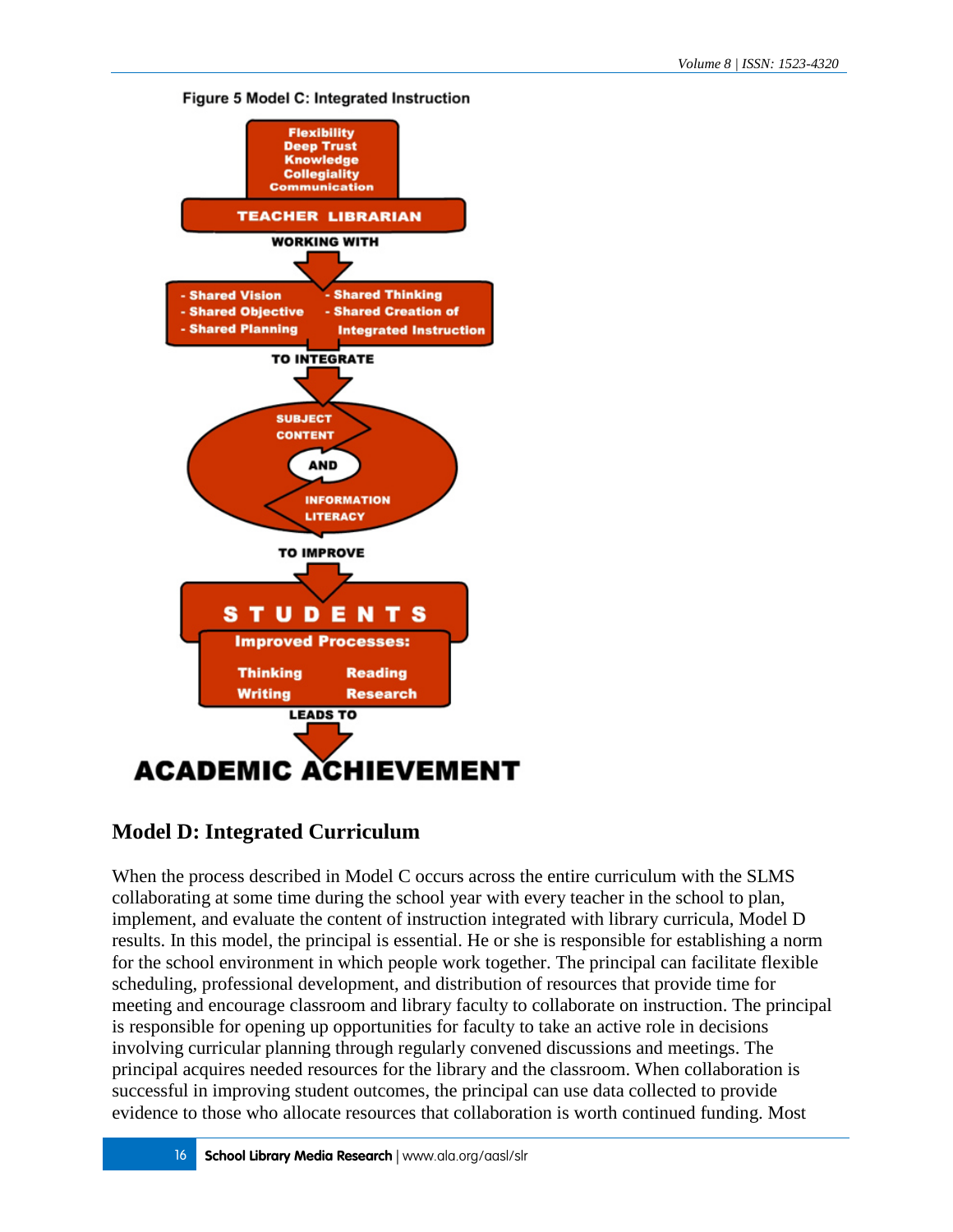importantly, the principal recognizes the SLMS as a co-equal to teachers who is capable of developing and implementing curricula. Collaboration in Model D ensures that the curriculum is aligned with standards, which is an area of expertise of twenty-first-century SLMSs. In Model D, input from the SLMS is integral to the process of planning and implementing schoolwide instruction and proposing curricular changes when needed.

When collaboration involves an integrated curriculum, SLMSs and teachers become more adept at integrating content and library curricula through their shared experiences. One or both collaborators know the standards for subject content areas (math, science, language arts, music, foreign language, and so on) and for information literacy. They also know how to use innovative instruction to ensure standards are met at every grade level. In most cases, elementary teachers know the standards for the grade level they teach, and high school teachers know the standards for their subject area. SLMSs, however, are in a unique position of knowing both. They generally know the standards for the library curriculum, which includes information literacy, as well as standards for grade levels and subject areas. SLMSs who collaborate with teachers to integrate subject content and information literacy must, through professional development, keep abreast of changes in technology and information that supports student learning. The ease with which SLMS can access information makes this possible and prepares them to contribute fully to Model D. The model reflects major responsibilities for SLMSs. However, when seen as a process that is implemented systematically over time and makes use of modern teaching strategies such as integrated thematic instruction (Kovalik and Olsen 1994), the task seems less daunting. It is suggested that long-range planning of three to five years may be required for deep-level collaboration such as that suggested in Model D to occur (Haycock 1999; Morris 2004). Figure 6 illustrates Model D.

**Figure 6.** Model D: Integrated Curriculum involves all the elements of collaboration that occurs in Model C. However, collaboration affects the entire curriculum. Teachers and librarian work to integrated subject content and information literacy in all grade levels. A key factor in ensuring collaboration throughout the school between librarian and teachers is the principal. The principal understands the impact collaboration can have on student academic achievement, encourages collaboration between classroom and library faculty, supports collaboration with resources and schedules designed to accommodate teacher and librarian time needs, provides professional development for faculty on collaboration, and establishes norms for shared thinking, shared planning and shared integrated instruction. To accomplish the enormous task of integrating instruction throughout the curriculum, librarian and teachers are creative in their use of time and resources through such innovation as integrated lessons planning and cross-age instruction. This model has the most potential for improving student learning because it supports conceptual development at all levels of the curriculum, creates a synergy among collaborators that transcends grade level and subject content, and provides multiple perspectives in designing and delivery of curriculum.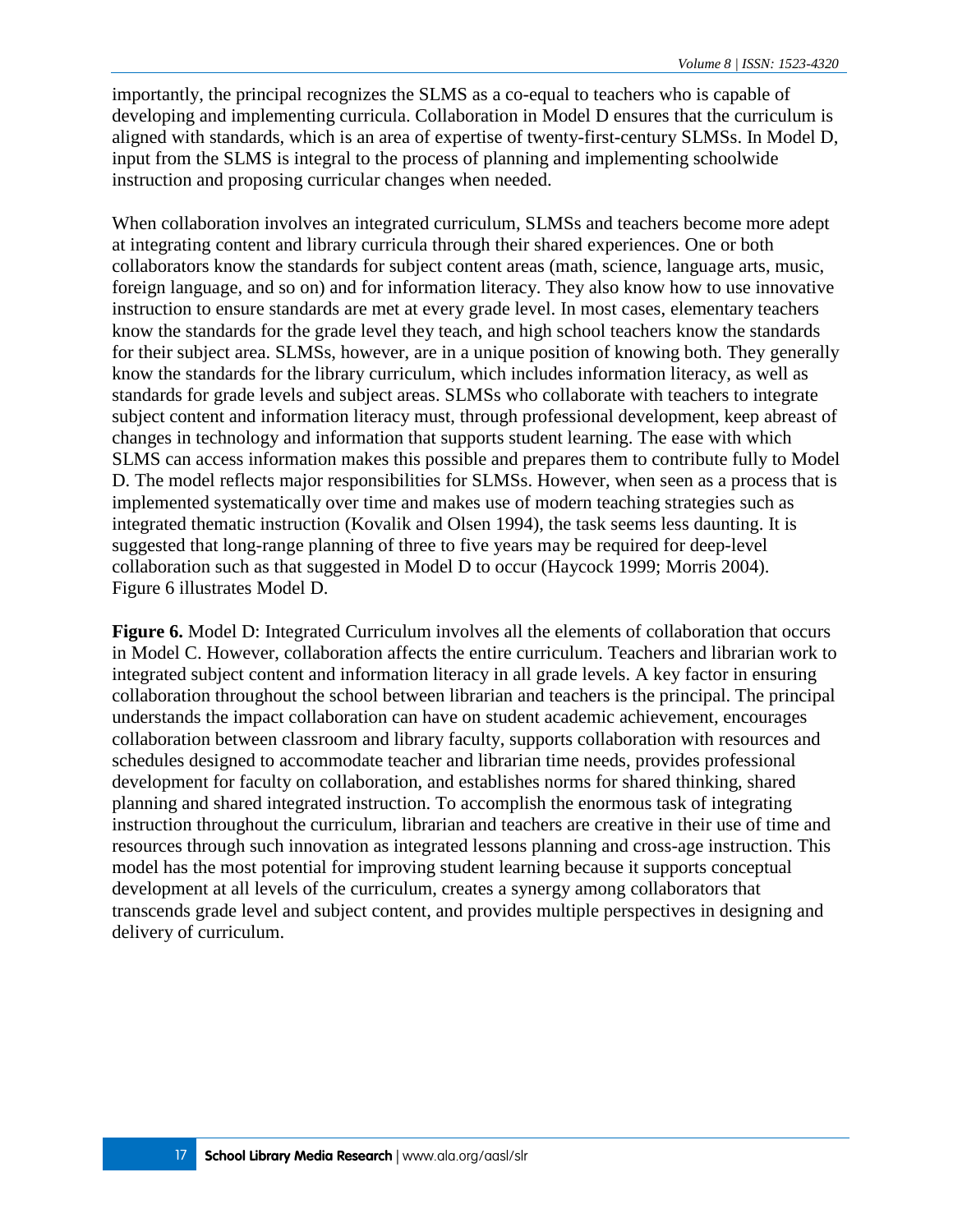

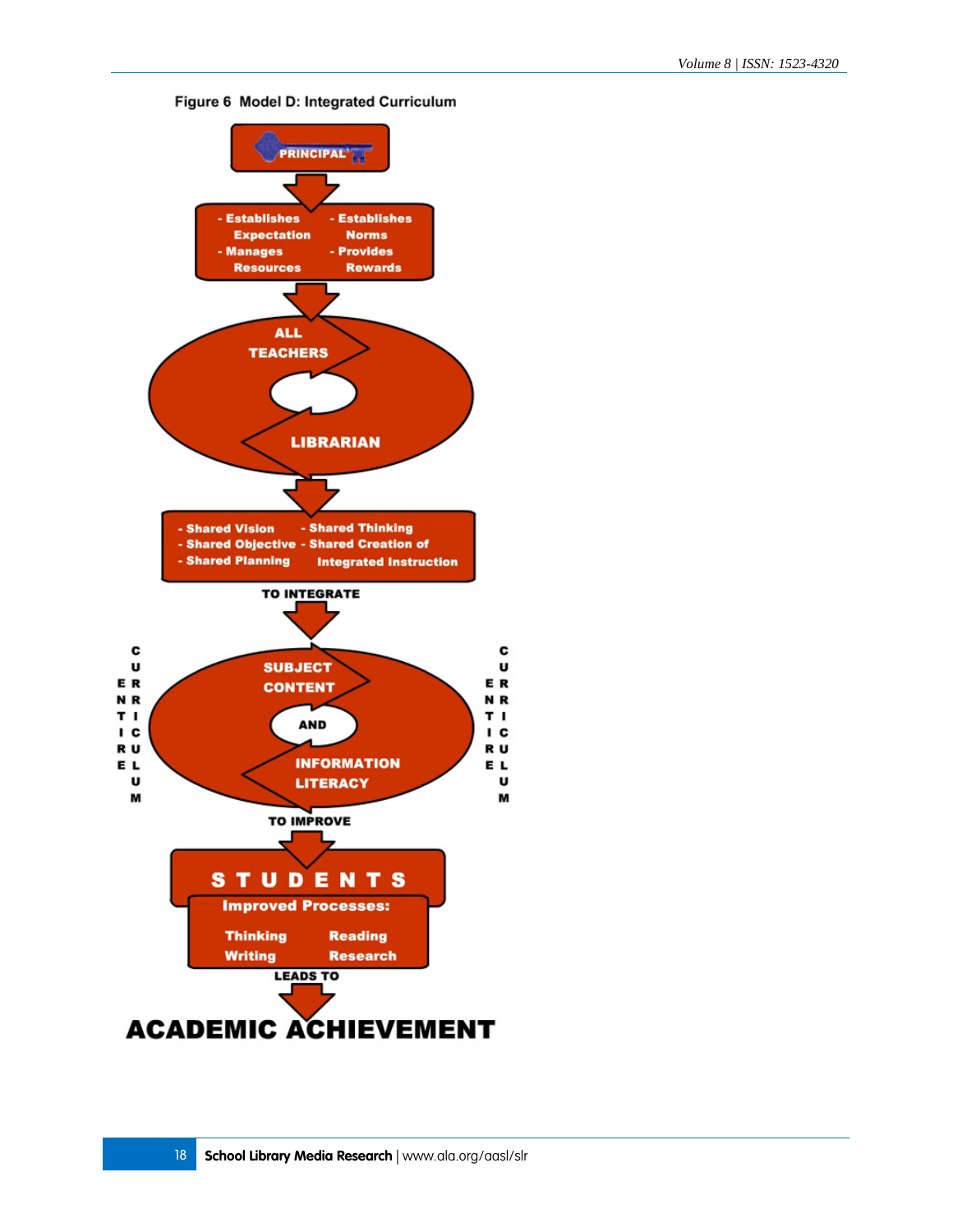# **Section C: Attributes and Activities of Collaboration**

Attributes of collaboration identified in the literature such as friendliness, congeniality, collegiality, reciprocity, respect, propensity to share (shared vision, shared thinking, shared problem solving, shared creation of integrated instruction), trust, flexibility, and communication are essential in varying degrees for each models to be effective. Attributes of collaboration are characteristics that describe qualities, features, or activities apparent within the definition of the phenomenon. The four models of collaboration demonstrate progressively complex relationships among individuals who have different roles and positions of authority but who share a common goal. In the case of teachers and SLMSs, their goal is to improve the education of students. As the roles of the collaborators are redefined to meet the needs of each other and of their students, the process becomes more rigorous and more dependent on individual characteristics to sustain the effort. Model A requires a minimal number of attributes for collaboration to be successful, while Models C and D require considerably more effort because of the level of commitment required, degree of perceived importance of the collaborative effort, amount of time available, and amount of energy required. In Model D, increased effort may also be needed to negotiate relationships inasmuch as there are many more individuals with whom to be friendly, reciprocate, respect, and trust. The unique activities that surface as key elements of models that are more integrative are shared thinking, shared problem solving, and shared creation of integrated instruction. These may be the core elements of collaboration that lead to improved student outcomes. How these attributes are acquired, developed, and sustained is the subject of future research (see figure 7).

**Figure 7.** Attributes, activities, and attitude generated from the literature reflect a progression from Model A where the fewer attributes are necessary to Model D where the most attributes are present. There is some overlap among all models depending on personality, previous experience working together, commitment to the event, project, lesson/unit, and so on.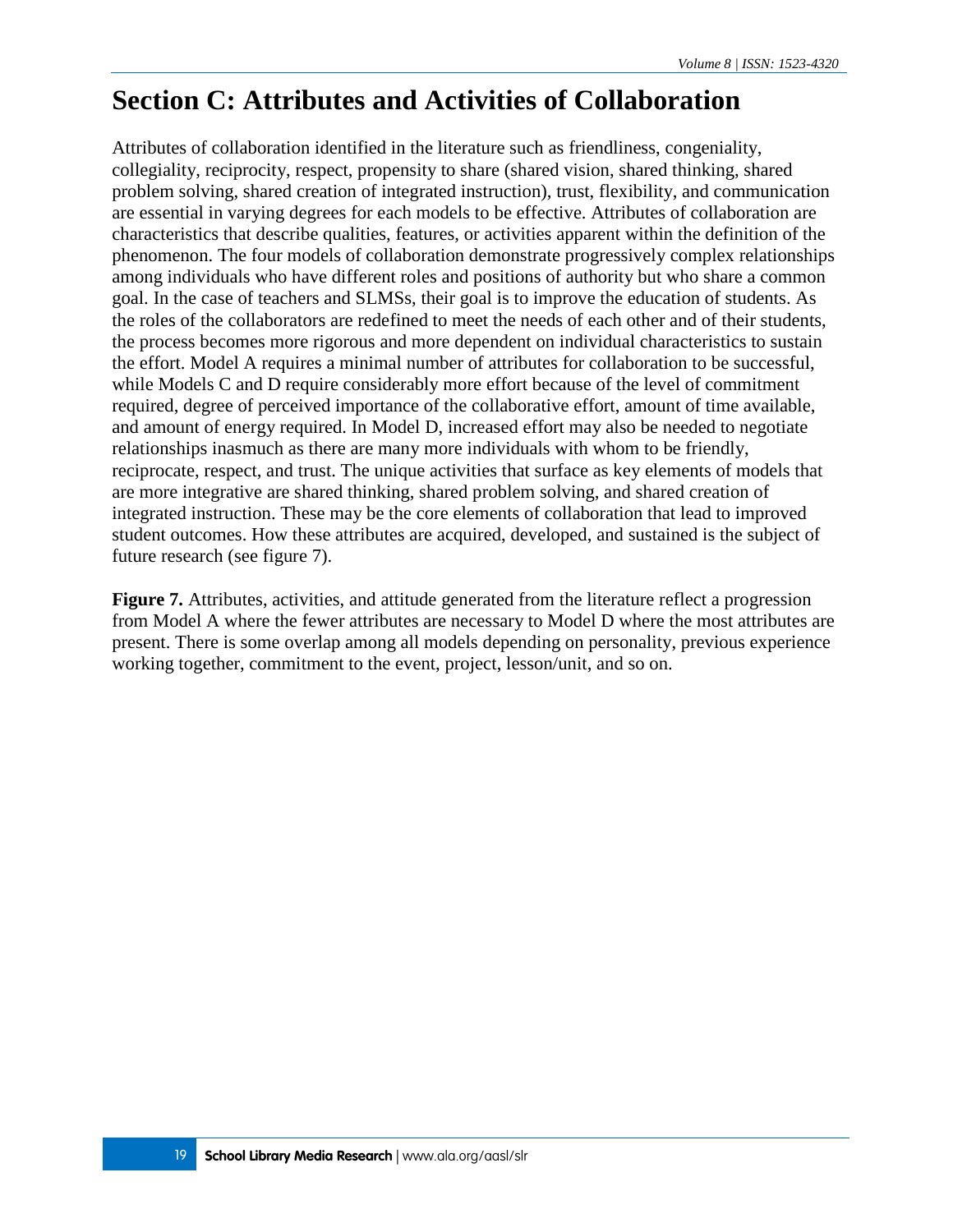|                                                                                    |                                                                                                                                                                                                                                        | <b>Examples of Descriptors</b>                                                                                                                                                                                                                                                                                                                                                                                                                                                                                                               |                                                                                                                                                                                                                                                                                                                                                                                                                                                                                                                                       |
|------------------------------------------------------------------------------------|----------------------------------------------------------------------------------------------------------------------------------------------------------------------------------------------------------------------------------------|----------------------------------------------------------------------------------------------------------------------------------------------------------------------------------------------------------------------------------------------------------------------------------------------------------------------------------------------------------------------------------------------------------------------------------------------------------------------------------------------------------------------------------------------|---------------------------------------------------------------------------------------------------------------------------------------------------------------------------------------------------------------------------------------------------------------------------------------------------------------------------------------------------------------------------------------------------------------------------------------------------------------------------------------------------------------------------------------|
| Model A:<br><b>Coordination</b>                                                    | <b>Model B:</b><br>Cooperation                                                                                                                                                                                                         | Model C:<br><b>Integrated Instruction</b>                                                                                                                                                                                                                                                                                                                                                                                                                                                                                                    | Model D:<br><b>Integrated Curriculum</b>                                                                                                                                                                                                                                                                                                                                                                                                                                                                                              |
| <b>Shallow trust</b><br>Congenial<br><b>Collegial</b><br>Friendly<br>Communication | <b>Shallow trust</b><br><b>Respect</b><br>Congenial<br>Collegial<br><b>Friendly</b><br>Communication<br><b>Dialogue</b><br><b>Propensity to share</b>                                                                                  | <b>Deep trust</b><br>Commitment<br><b>Respect</b><br>Congenial<br>Collegial<br>Friendly<br>Communicate<br><b>Dialogue</b><br><b>Propensity to share</b><br><b>Examples of Activities Involved in Collaboration</b>                                                                                                                                                                                                                                                                                                                           | <b>Deep trust</b><br><b>Commitment</b><br><b>Respect</b><br>Congenial<br><b>Collegial</b><br>Friendly<br>Communicate<br><b>Dialogue</b><br>Propensity to share                                                                                                                                                                                                                                                                                                                                                                        |
| <b>Gather resources</b>                                                            | <b>Gather resources</b><br><b>Share resources</b><br><b>Support</b><br>Help<br><b>Assist</b><br>Contribute<br>Aid<br><b>Share funds</b><br><b>Share space</b><br><b>Share collection</b><br><b>Share time</b><br><b>Share students</b> | <b>Gather resources</b><br><b>Share resources</b><br><b>Support</b><br>Help<br><b>Assist</b><br>Contribute<br>Aid<br><b>Share funds</b><br><b>Share space</b><br><b>Share collection</b><br><b>Share time</b><br><b>Share students</b><br><b>Share objectives</b><br><b>Share thinking</b><br>Share problem solving<br><b>Share creation of</b><br>something new<br><b>Share knowledge</b><br>Co-plan<br><b>Co-implement</b><br><b>Co-evaluate</b><br>Co-executeIntegration<br>of classroom<br>instruction and library<br><b>instruction</b> | <b>Gather resources</b><br><b>Share resources</b><br><b>Support</b><br>Help<br><b>Assist</b><br>Contribute<br>Aid<br><b>Share funds</b><br><b>Share space</b><br><b>Share collection</b><br><b>Share time</b><br><b>Share students</b><br><b>Share objectives</b><br><b>Share thinking</b><br>Share problem solving<br><b>Share creation of</b><br>something new<br><b>Share knowledge</b><br>Co-plan<br><b>Co-implement</b><br><b>Co-evaluate</b><br><b>Co-executeIntegration</b><br>of library instruction<br>across the curriculum |
|                                                                                    |                                                                                                                                                                                                                                        | <b>Attitude</b>                                                                                                                                                                                                                                                                                                                                                                                                                                                                                                                              |                                                                                                                                                                                                                                                                                                                                                                                                                                                                                                                                       |
|                                                                                    |                                                                                                                                                                                                                                        | <b>Partners are Equal</b>                                                                                                                                                                                                                                                                                                                                                                                                                                                                                                                    | <b>Partners are Equal</b>                                                                                                                                                                                                                                                                                                                                                                                                                                                                                                             |

### **Figure 7: Attributes of Collaboration**

# **Section D: Impediments or Enablers to Collaboration**

A number of inhibitors and enablers affect collaboration. Two identified in the literature are time and the school principal (Leonard and Leonard 2003; Morris 2004; Oberg 1995; Haycock 1999). These factors affect how often SLMSs and teachers can meet, anticipated levels of involvement, incentives, consequences of collaboration, and personal satisfaction. Research is needed to determine the ideal conditions that make it possible for collaboration to take place (enabling conditions) and those that make it difficult (inhibiting conditions). In a study by Kuhlthau (1993) to identify indicators of success in library media programs, four basic principles were identified in implementing a process approach in a school setting. These have similar characteristics of enablers of successful collaboration. They are: (1) team approach among administrator and school and library faculty with all participants having an essential role on the instructional team; (2) mutually constructivist view of learning; (3) shared commitment to lifelong learning; and (4) competence in designing learning activities to improve student learning (16). It should be noted that enablers and inhibitors are not opposites according to Kuhlthau. She notes that in classic studies of job satisfaction "satisfiers were not the opposite of dissatisfiers" (18). Kuhlthau's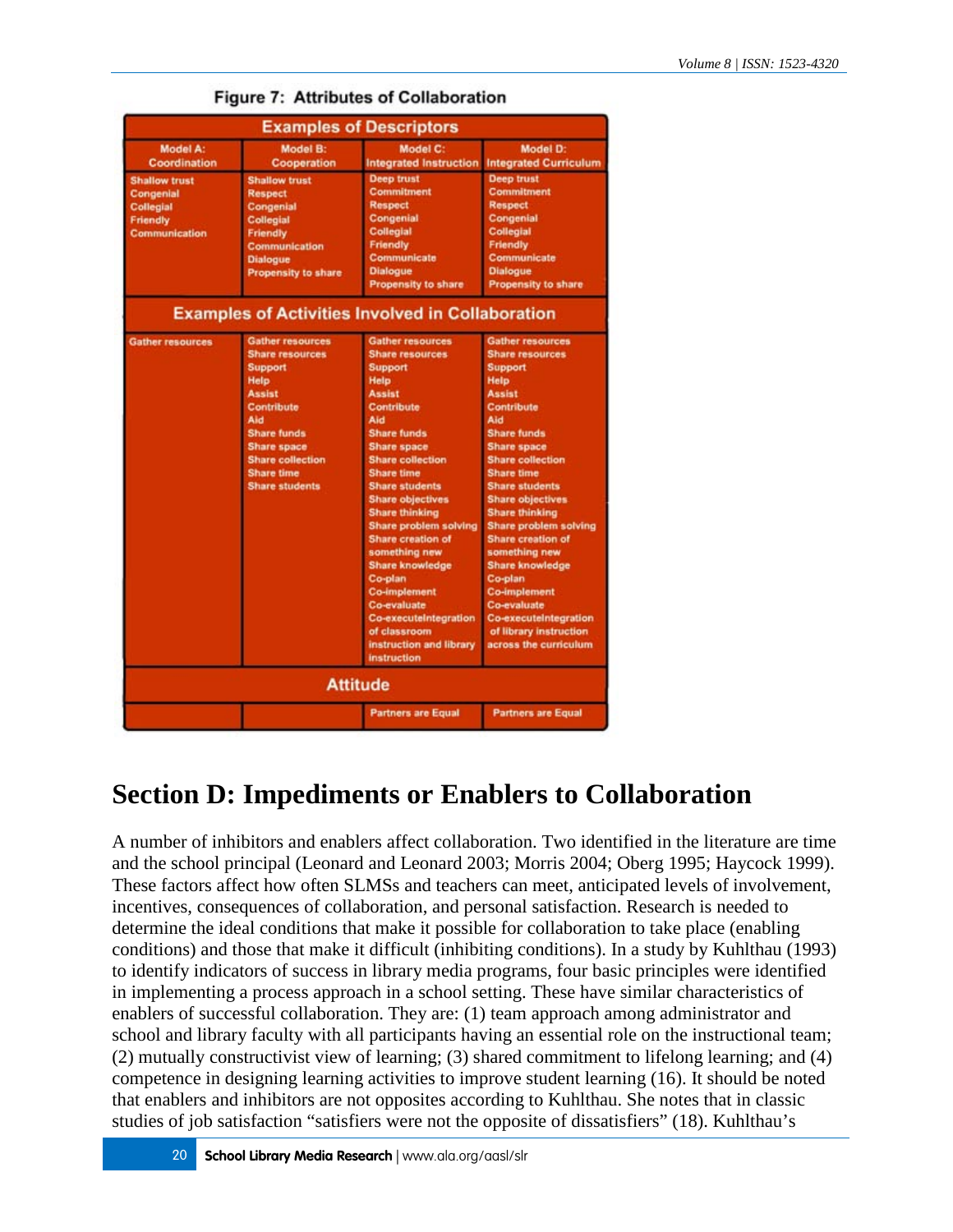states that "[r]emoving the inhibitors will not necessarily assure that programs will be successfully implemented" (18). It may also be true that enablers may not be able to create collaborative efforts between librarians and teachers. This also will need to be considered in future research on collaboration to determine actual enabling or inhibiting effects of time and the principal on collaboration.

# **Conclusions and Recommendations**

Collaboration has the potential for creating a renewal in education by combining the strengths of two or more individuals in productive relationships that can positively influence student learning. Hart (1998) explains, "Collaboration is critical among the specialists whose knowledge, skills, and caring come together to serve the whole child" (90). Moving toward powerful collaborative relationships involving greater intensity and commitment, as reflected in Models C and D, may propel improvements in education because of powerful symbiotic relationships between SLMSs and teachers, one that arguably creates far more interest in teaching and learning than current practices. Collaborators may feel a particular sense of accountability to their working partner, which affects the quality of instruction created for students. Perhaps the power of collaboration lies in students' greater understanding of material from being exposed to diverse opinions and distinct teaching and communication styles. Students may develop a sense of importance in the collaborative effort when they witness deep commitment to innovative instruction from those responsible for their education. Students may also gain from integration of information that mutually reinforces learning and brings about a greater understanding of content and information literacy. Collaboration involving SLMSs and teachers working as equal partners could transform education for our diverse population of students, particularly those who are disinterested, failing, and have lost hope. Through collective efforts exciting new learning experiences could be created that "teach students to participate in the process that makes possible the establishment of knowledge" (Bruner 1968, 72). This renewal will involve organizational changes and creative ways of structuring schools and curricula for greater student success. It will also involve daring educators—librarians and teachers—-who will commit to provide students an atmosphere of creativity, diversity of thinking, and learning within a rich context of inquiry, problem-solving, and writing that links what students know with what we would like them to know. The task cannot be accomplished alone, but through collaboration it can be achieved.

This paper has attempted to provide a framework for understanding collaboration and characteristics that contribute to its success by proposing a model of fully developed collaboration that brings together educators to think creatively about how to integrate their areas of expertise throughout the curricula. The synergy created from teacher and SLMS collaboration infuses instruction with new ideas. The intellectual stimulation of thinking with someone else and the process of integrating instruction may create the nurturing environment students need to develop a better understanding of how different pieces of the curricula fit together and how to create new knowledge from these pieces. Collaboration at this deep level of thinking will have the most impact on student learning outcomes because it develops critical teaching, which results in critical thinking on the part of students. It also brings together a rich array of resources to enhance the learning of all involved. Collaboration that integrates curriculum is complex and necessitates schoolwide decision making.

Organizational changes at the school level, which is the most important place for collaboration to be encouraged, may be required. At the school site, a key to successful collaboration is the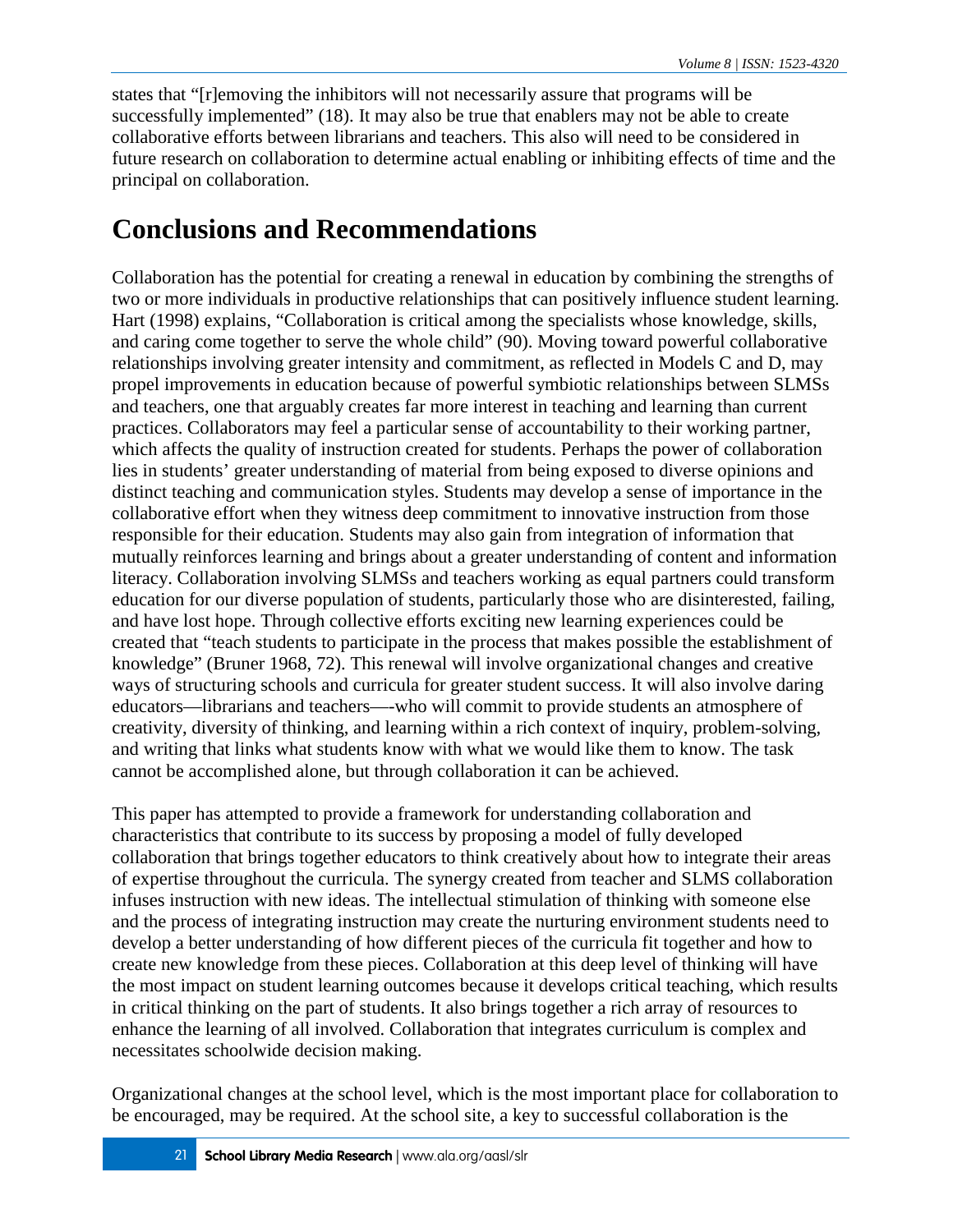principal. Collaboration cannot be successful without a supportive principal. In a sense, the principal mediates collaboration in the same way that altitude is a mediating variable for boiling water. The principal does not necessarily have to be present or involved in every aspect of collaboration. In fact, collaboration may be more successful without the direct involvement of the principal (da Costa 1995). However, the principal must know what collaboration is, how it can be supported, and what results are possible through effective collaboration between the SLMS and teachers. The principal is critical in providing time for collaboration by arranging schedules for meetings between collaborators and flexibility in teaching and library hours (AASL 1991; Bradburn 1999). Yet despite the overwhelming evidence that flexible schedules are more conducive to learning than fixed library hours (Haycock 1998; Callison 1999; Donham, van Deusen, and Tallman 1994) fixed schedules in elementary school libraries are more common than flexible schedules (Hurley 2003). Equally important is the principal's role in providing professional development. They ensure resources are available for in-service workshops conducted by those who have had successful experiences and can demonstrate positive results from their SLMS and teacher collaboration. The principal is also responsible for evaluating faculty and could greatly impact the collaborative practices of Models C and D by acknowledging efforts to achieve high intensity collaboration among faculty and by "shaping supportive policy" (Austin 1992). Rethinking the role of the SLMS in school organizations will take leadership by the principal and commitment on the part of SLMSs and teachers. Research is needed to identify the principals' role in collaboration and factors enabling them to initiate and sustain collaboration among faculty.

Organizational changes on a larger scale are also necessary at colleges of education and schools of library and information science. These institutions must begin to provide preservice experiences in collaboration. Education student teaching requirements should include time with the SLMS as well as with a master teacher. Efforts to recruit SLMSs should consider undergraduates enrolled in education courses, and school library internships should require experiences in collaboration. Library curricula must include pedagogy and methodology in teaching in addition to collection development because collaboration requires SLMSs to be capable teachers. Most states have already recognized this as an essential role of SLMSs and require teaching certificates as well as master's degrees in library science. Future research is needed to test the models presented and their attributes. Clearly, Model D: Integrated Curriculum has the most potential for improving student achievement. Studies on academic achievement (Lance, Rodney, and Hamilton-Pennell 2001, 2002; Lance, Wellburn, and Hamilton-Pennell. 1993) document the importance of the school library media center in improving students' success in school and provide a strong connection between test scores and the school library media center. Variables contributing to student success include collaboration as well as size of collection, level of development of the school library, and instructional technology (Lance 1994; Lance, Rodney, and Hamilton-Pennell 2002). Lance (n.d.) notes that since his first study, known as the Colorado Study, dramatic changes occurred as a result of technology and integration of libraries into school networks. This should position SLMS in roles of greater importance in developing information literacy. Collaboration described by Lance includes aspects of Models A, B, C, and D. He identifies collaborative activities contributing to student success as selection of materials (Model A), planning instruction, cooperatively (Models B and C), providing in-service training to teachers (Model D), and teaching alone (Model A) and with teachers (Model B and C). Although Models A, B, C, and D presumably have varying degrees of success in affecting student improvement, further research will be needed to determine the effect of each on student academic achievement. Model D moves collaboration in education into the twenty-first century.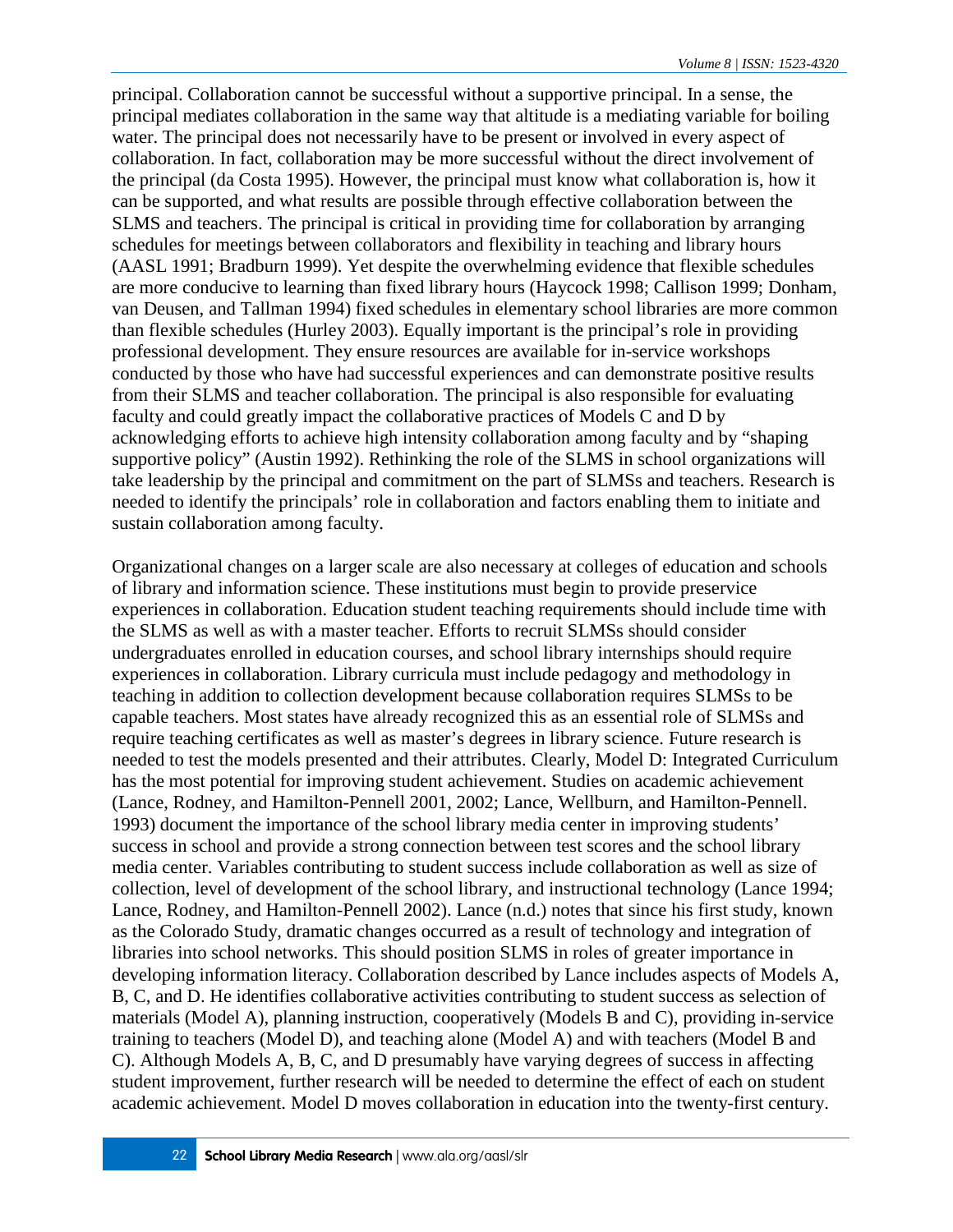It channels the energy and creativity of all members of the educational community toward an overarching mission: the success of all students across the curriculum. To determine if collaboration that integrates curricula is powerful enough to accomplish this mission, we will need to know the conditions and environmental factors affecting collaboration; relationships between and among collaborators in effective collaboration; additional attributes of collaboration; and inhibitors and enablers of collaboration. This paper provides an initial effort in this endeavor to ensure that collaboration becomes more than a twenty-first-century trend.

# **Works Cited**

American Association of School Librarians (AASL). 1991. *Position statement on flexible scheduling.* Chicago: ALA. Accessed Sept. 12, 2005, [www.ala.org/aasl/positions/ps\\_flexible.html.](http://www.ala.org/aasl/positionstatements/ps_flexible)

American Association of School Librarians (AASL) and Association for Educational Communications and Technology (AECT). 1998. *Information power: Guidelines for school library media programs.* Chicago: ALA.

———. 1998. *Information power: Building partnerships for learning.* Chicago: ALA.

Anderson, M. A. 1999. Information power: Because student achievement is the bottom line. *Multimedia Schools* 6, no. 2: 22–23.

Austin, A. E. 1992. *Faculty collaboration: Enhancing the quality of scholarship and teaching.* ERIC ED 347958.

Austin, J. E. 2000a. Principles for partnership. *Leader to Leader* 18 (Fall). Accessed Mar. 31, 2004, [www.pfdf.org/leaderbooks/L2l/fall2000/austin.html.](http://www.pfdf.org/leaderbooks/L2l/fall2000/austin.html)

Austin, J. E. 2000b. *The collaboration challenge: How nonprofits and businesses succeed through strategic alliances.* San Francisco: Jossey-Bass.

Bernbom, G., J. Lippincott, and F. Eaton. 1999. Working together: New collaborations among information professionals. *Cause/Effect Journal* 22, no. 2. Accessed Oct. 25, 2004, [www.cni.org/staff/joan\\_publications.html.](http://www.cni.org/staff/joan_publications.html)

Black, L. J., A. M. Cresswell, T. A. Pardo, F. Thompson, D. S. Canestraro, M. Cook, L. F. Luna, I. J. Martinez, D. F. Anderson, and G. P. Richardson. 2002. A dynamic theory of collaboration: As structural approach to facilitating intergovernmental use of information technology. Proceedings of the 36th Hawaii International Conference on System Sciences (HICSS), Hawaii. IEEE Computer Society.

Bradburn, F. 1999. Crunch time. *School Library Journal* 45, no. 11: 42–47.

Brown, A. L., D. Ash, M. Rutherford, K. Makagawa, A. Gordon, and J. C. Campione. 1993. Distributed expertise in the classroom. In *Distributed cognitions: Psychological and educational considerations* (188–228). Ed. Gavriel Salomon. New York: Cambridge Univ. Pr.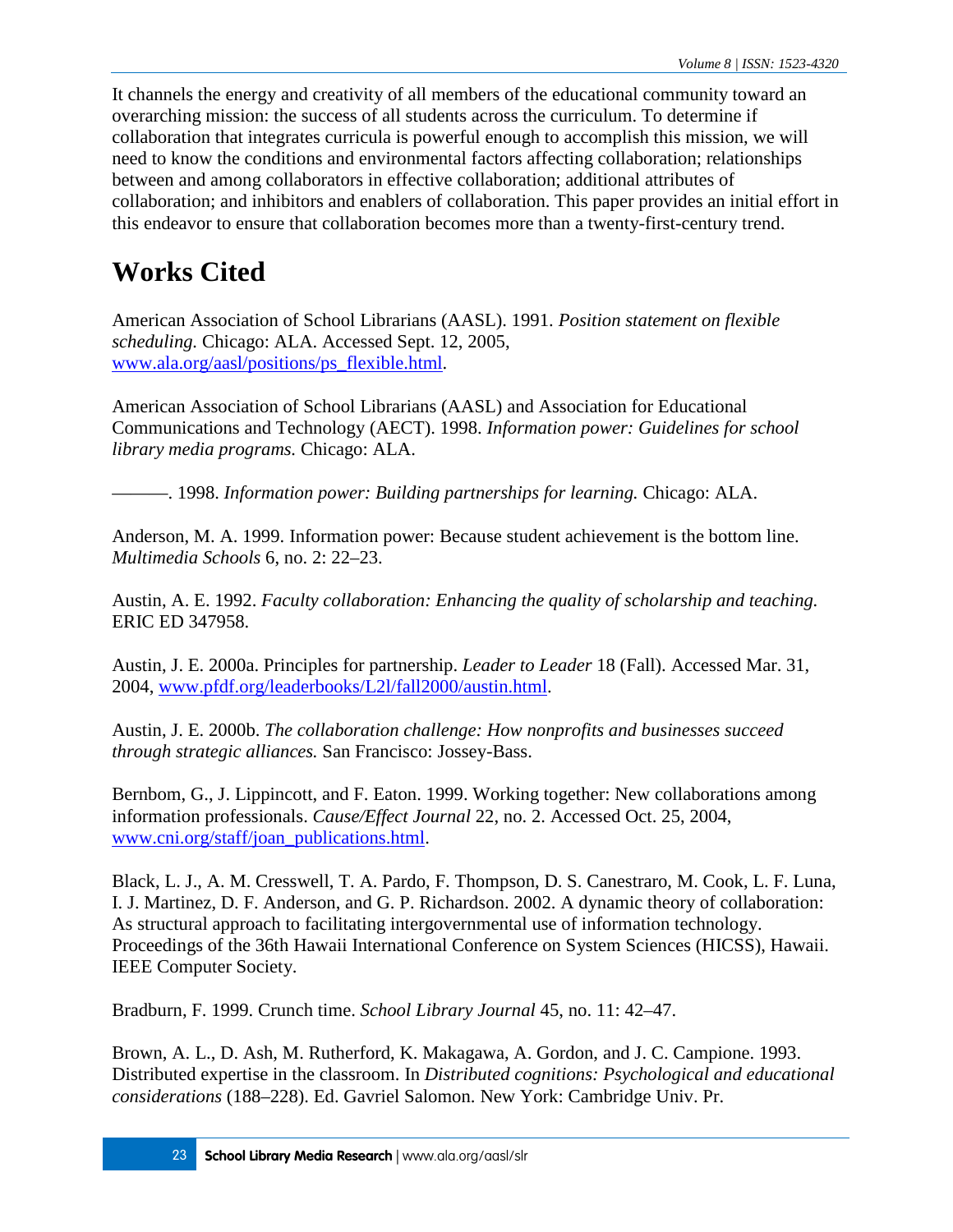Bruffee, K. 1999. *Collaborative learning: Higher education, interdependence, and the authority of knowledge.* 2nd ed. Baltimore. Md.: Johns Hopkins Univ. Pr.

Bruner, J. S. 1968. *Toward a theory of instruction.* 1st ed. New York: W. W. Norton.

Buzzeo, T. 2002. *Collaborating to meet standards: Teacher/library media specialist partnerships for K–6.* Worthington, Ohio: Linworth.

Callison, D. 1997. Expanding collaboration for literacy promotion in public and school libraries. *Journal of Youth Services* 11 (Fall): 37–48.

———. 1999. Keywords in instruction: Collaboration. *School Library Media Activities Monthly* 15, no. 7 (Mar.): 37–39. ERIC, ED EJ608483.

———. 2003. *Key words, concepts, and methods for information age instruction: A guide to teaching information literacy.* Baltimore, Md.: LMS Associates.

Clark, C., P. A. Moss, S. Goering, R. J. Herter, B. Lamar, D. Leonard, S. Robbins, M. Russell, M. Templin, and K. Wascha. 1996. Collaboration as dialogue: Teachers and researchers engaged in conversation and professional development. *American Educational Research Journal* 30: 193–231.

Council for Exceptional Children. n.d. Special education teaching conditions initiative: Bright futures. Technical report—part five. Accessed Feb. 28, 2005, [www.cec.sped.org/spotlight/cond/bf\\_tech5.html.](http://www.cec.sped.org/spotlight/cond/bf_tech5.html)

Cohen, E., ed. 2004. *Teaching cooperative learning: The challenge for teacher education.* Albany, N.Y.: State University of New York Pr.

Crow, G. M. 1998. Implications for leadership in collaborative schools. In *Restructuring schools for collaboration.* Ed. Diane Pounder. New York: State Univ. of New York Pr.

da Costa, J. L. 1995. Teacher collaboration: The roles of trust and respect. Paper presented at the Annual Meeting of the American Educational Research Association in San Francisco (San Francisco, Calif., Apr. 18–22).

Dewey, J. 1963. *Experience in education.* New York: Macmillan.

DiPardo, A. 1997. Of war, doom, and laughter: Images of collaboration in the public-school workplace. *Teacher Education Quarterly* 24, no. 1 (Winter): 89–104.

Doiron, R., and J. Davies. 1998. *Partners in learning: Students, teachers, and the school library.* 1st ed. Englewood, Colo.: Libraries Unlimited.

Donham, J. 1999. Collaboration in the media center: Building partnerships for learning. *NASSP Bulletin* 83, no. 605 (Mar.): 20–26.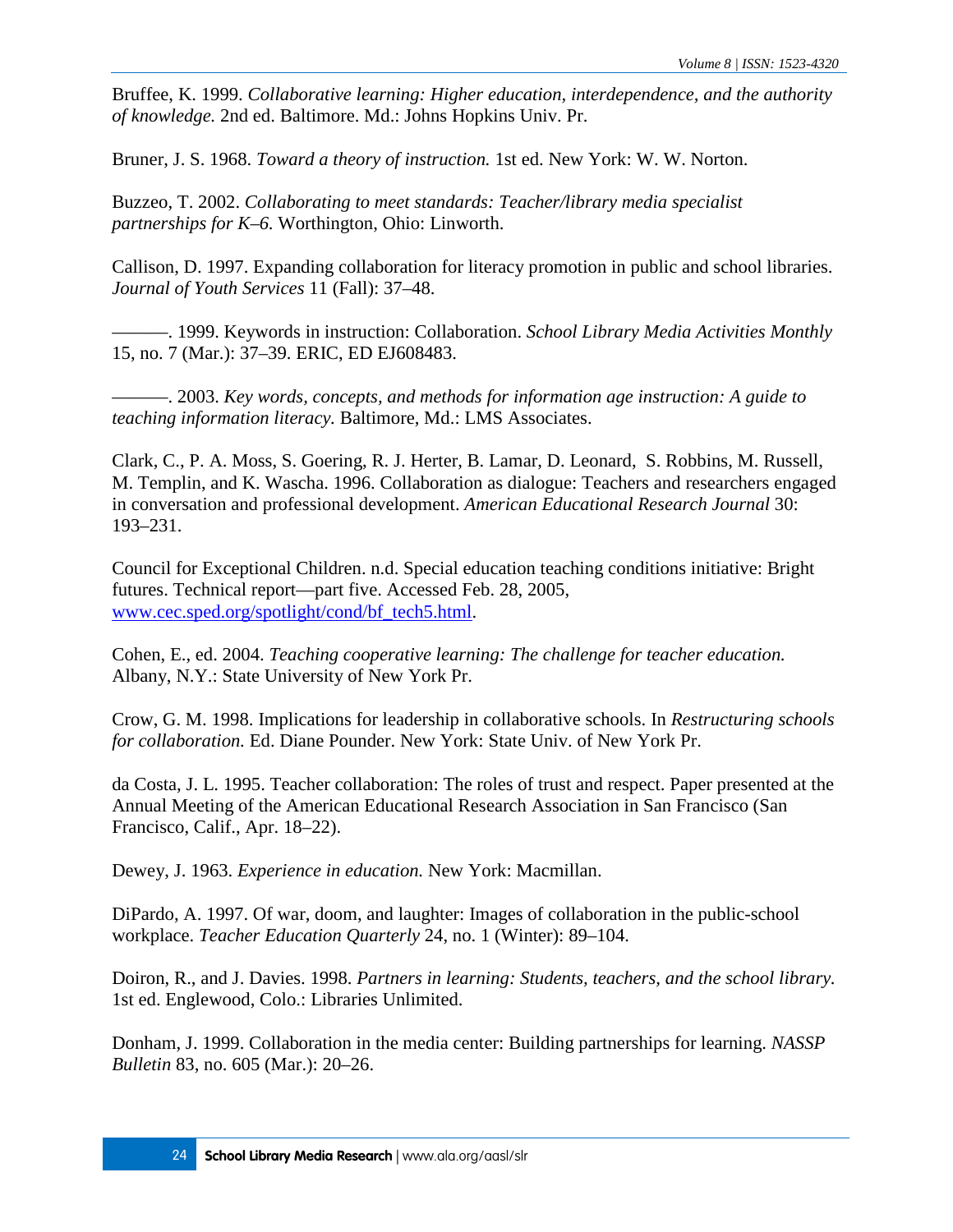Donahm, J., and V. Harada. 1998. Information power: Student achievement is the bottom line. *Teacher-Library Media Specialist* 26. no. 1 (Sept./Oct.): 14–17.

Donham van Deusen, J., and J. I. Tallman. 1994. The impact of scheduling on curriculum constultation and information skills instruction—Part one, The 1993–1994 AASL/Highsmith Research Award Study. Accessed Apr. 28, 2005, [www.ala.org/ala/aasl/aaslpubsandjournals/slmrb/editorschoiceb/](http://www.ala.org/aasl/aaslpubsandjournals/slmrb/editorschoiceb/infopower/selctvandeusen21) [infopower/selectvandeusen21.htm.](http://www.ala.org/aasl/aaslpubsandjournals/slmrb/editorschoiceb/infopower/selctvandeusen21)

Drucker, P. F. 1999. The new pluralism. *Leader to Leader,* no. 14. (Fall). Accessed Mar. 31, 2004, [www.pfdf.org/leaderbooks/L2L/fall99/new-pluralism.html.](http://www.pfdf.org/leaderbooks/L2L/fall99/new-pluralism.html)

Elliot, A. 2001. Introduction. In *Collaboration uncovered: The forgotton, the assumed, and the unexamined in collaborative education.* Eds. Merle Richards, Anne Elliott, Vera Woloshyn, and Coral Mitchell. Westport, Conn.: Bergin & Garvey.

Fine, J. 2001. Hand in hand: Public and school library cooperative projects. *Journal of Youth Services* 14, no. 3 (Spring): 18–22.

Fishbaugh, M. S. E. 1997. *Models of Collaboration*. Boston: Allyn and Bacon.

Fitzgibbons, S. 2000. *School and public library relationships: Essential ingredients in implementing educational reforms and improving student learning.* Accessed Dec. 22, 2005, [www.ala.org/ala/aasl/aaslpubsandjournals/slmrb/slmrcontents/](http://www.ala.org/aasl/aaslpubsandjournals/slmrb/slmrcontents/volume32000/relationships) [volume32000/relationships.htm.](http://www.ala.org/aasl/aaslpubsandjournals/slmrb/slmrcontents/volume32000/relationships)

Ford, B. J. 1996. All together now. *School Library Journal* 42, no. 4 (Apr.): 48.

Fox, C. J. 2001. Designing a flexible schedule for an elementary school library media center. *Library Talk* 14, no. 1. Database online. Available from EBSCOhost, Academic Search Premier. Accessed Feb. 28, 2005, [www.epnet.com/ehost/login.html.](http://www.epnet.com/ehost/login.html)

Friend, M., and L. Cook. 2000. *Interactions: Collaborative skills for school professionals.* 3rd ed. New York: Addison Wesley Longman.

Fulton, K. P. 2003. Redesigning schools to meet 21st century learning needs. *The Journal* 30, no. 9 (Apr. 1): 30–35. Database online. Available from EBSCOhost Academic Search Premier. Accessed Feb. 1, 2005, [www.epnet.com/ehost/login.html.](http://www.epnet.com/ehost/login.html)

Gray, B. 1989. *Collaborating: Finding common ground for multiparty problems.* 1st ed. San Francisco: Jossey-Bass.

Gray, B., and D. J. Wood. 1991. Collaborative alliances: Moving from practice to theory. *Journal of Applied Behavioral Science* 27, no. 2 (June): 3–22.

Grover, R. Ed. 1996. *Collaboration.* Lessons Learned Series. Chicago, Ill.:American Association of School Librarians and American Library Association.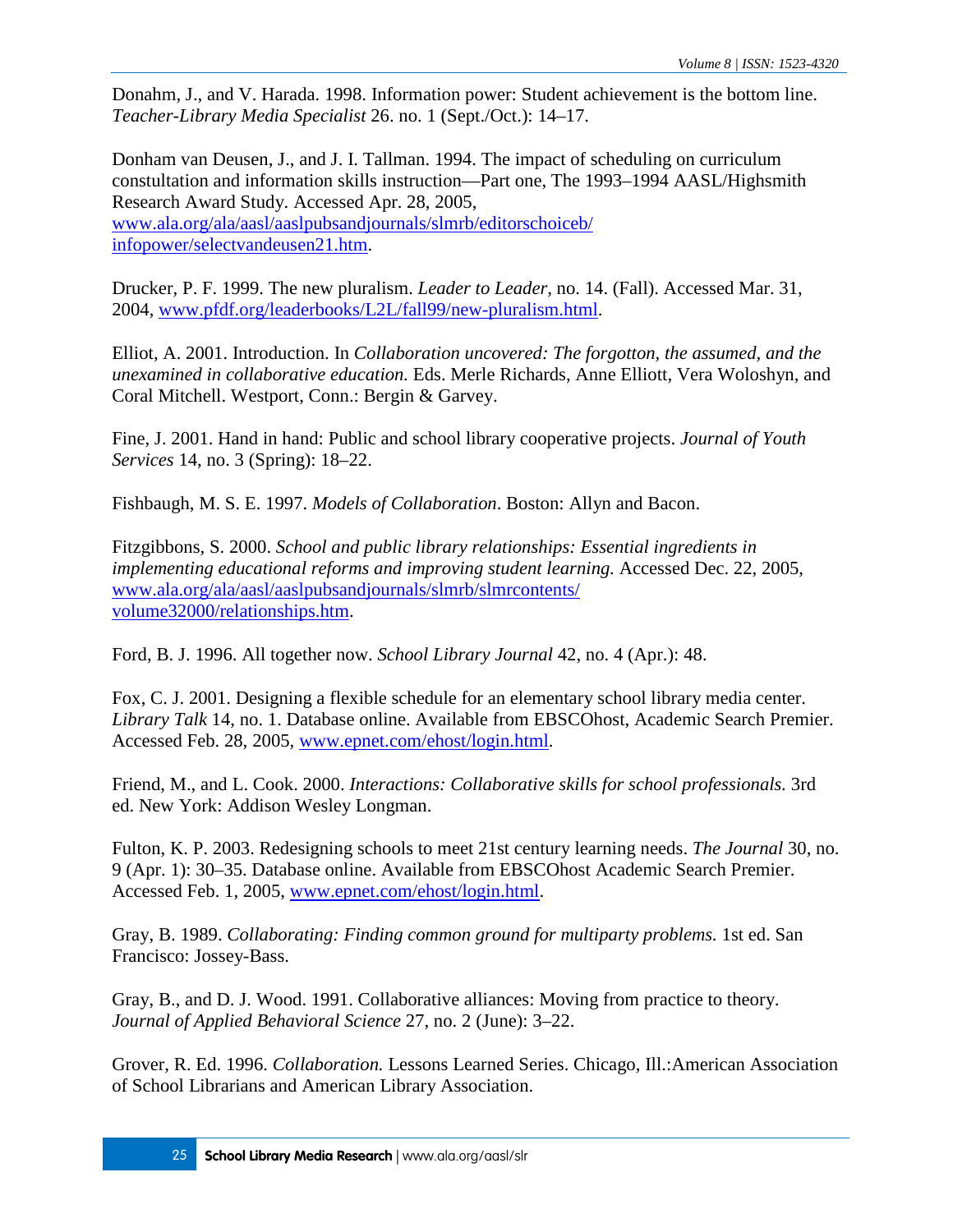Gundergan, S. P., and G. P. Gundergan. 2002. *A dynamic theory of collaboration and decisionmaking.* Proceedings of the 35th Hawaii International Conference on System Sciences. *IEEE Computer Society.*

Hart, A. W. 1998. Marshalling forces: Collaboration across educator roles. In *Restructuring schools for collaboration: Promises and pitfalls*. Ed. Diane Pounder. 82–120. New York: State Univ. of New York Pr.

Hattrup, R. A., and W. E. Bickel. 1993. Teacher-researcher collaborations: Resolving the tensions. *Educational Leadership* 50, no. 6 (Mar.): 38–41.

———. 1998. Collaborative cultures, team planning and flexible scheduling. *Emergency Library Media Specialist* 25, no. 5: 28.

———. 1999. Fostering collaboration, leadership and information literacy: Common behaviors of uncommon principals and faculties. *NASSP Bulletin* 83, no. 605 (Mar.): 82–87.

Haycock, K. 2003. Collaboration: Because student achievement is the bottom line. *Knowledge Quest* 32, no. 1 (Sept./Oct.): 54.

Himmelman, A. T. 1997. *Devolution as an experiment in citizen governance: Multiorganizational partnerships and democratic revolutions.* Paper presented at the Fourth International Conference on Multi-Organizational Partnerships and Cooperative Strategy, Oxford University, England. (July 8–10). Accessed Nov. 11, 2004, [www.commbuild.org/documents/himmdevo.html.](http://www.commbuild.org/documents/himmdevo.html)

Hurley, C. 2003. Fixed vs. flexible scheduling in elementary school library media centers: A continuing debate. Issues paper. Accessed Jan. 14, 2005, [www.doug](http://www.doug-johnson.com/dougwri/hurleypaper.pdf)[johnson.com/dougwri/hurleypaper.pdf.](http://www.doug-johnson.com/dougwri/hurleypaper.pdf)

Inger, M. 1993. Teacher collaboration in secondary schools. *Center Focus,* no. 2 (Dec.).

Jenni, R., and J. Mauriel. 2004. Cooperation and collaboration: Reality or rhetoric? *International Journal of Leadership in Education* 7, no. 2 (Apr.–June): 181–95.

John-Steiner, V. 1992. Creative lives, creative tension. *Creativity Research Journal* 5, no. 1: 99– 108.

John-Steiner, V., R. J. Weber, and M. Minnis. 1998. The challenge of studying collaboration. *American Educational Research Journal* 35, no. 4: 773–83.

John-Steiner, V., and H. Mahn. 1996. Sociocultural approaches to learning and development: A Vygotskian framework. *Educational Psychologist* 31, no. 3/4: 191–206.

Johnston, M. and J. M. Thomas. 1997. Keeping differences in tensions through dialogue.In *Contradictions in collaboration.* Ed. Marilyn Johnston. New York: State Univ. of New York Pr.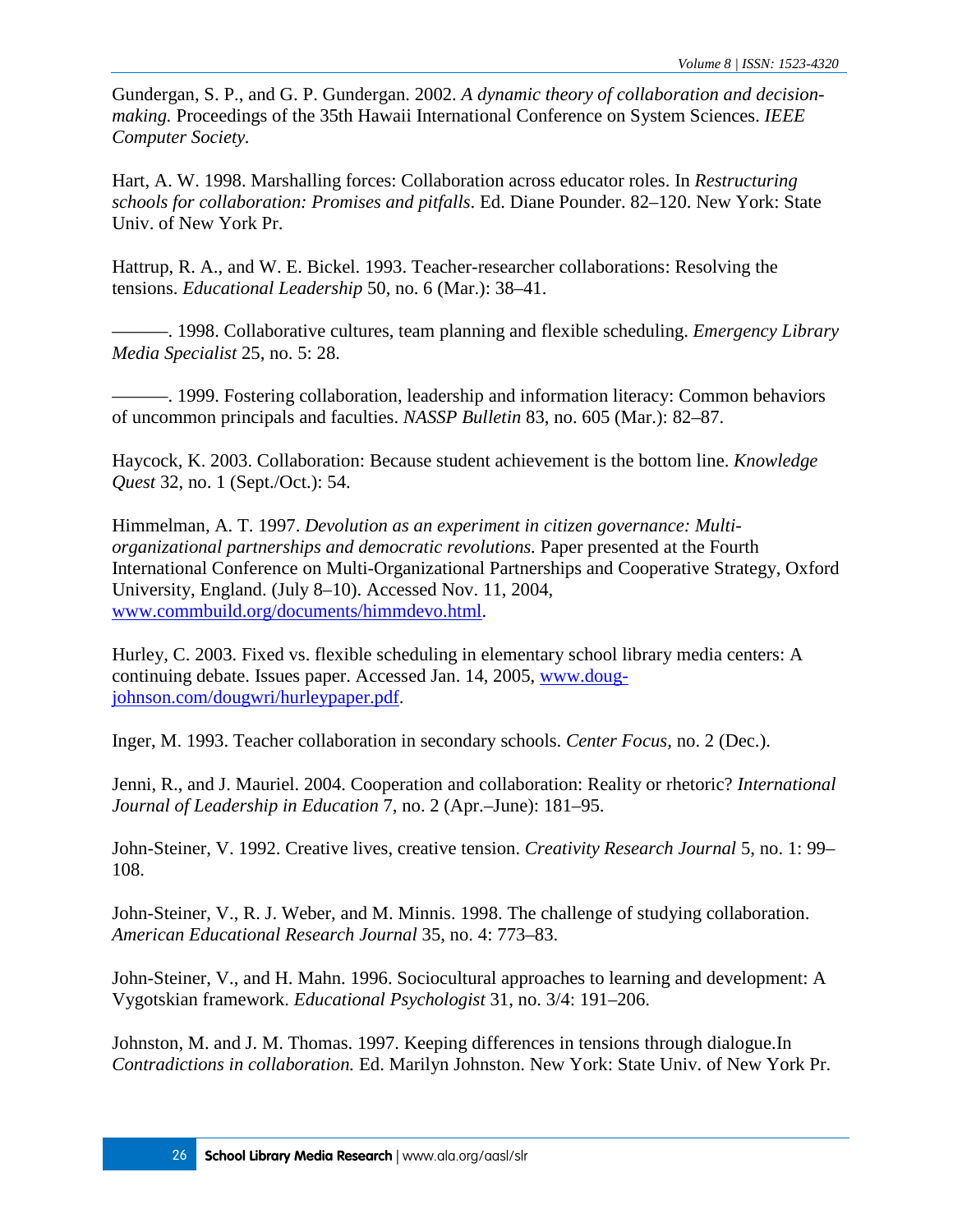Jones, G. R., and J. M. George. 1998. The experience and evolution of trust: Implications for cooperation and teamwork. (Special topic forum on trust in and between organizations). *Academy of Management Review* 23, no. 3 (July): 531–47.

Kanter, R. M. 1996. Collaborative advantage: The art of alliances. *Harvard Business Review* 72, no. 4 (July/Aug.): 96–109.

Katenbach, J. R., and D. K. Smith. 2001. The discipline of virtual teams. *Leader to Leader* 22 (Fall). Accessed Mar. 31, 2004, [www.pfdf.org/leaderbooks/L2L/fall99/new-pluralism.html.](http://www.pfdf.org/leaderbooks/L2L/fall99/new-pluralism.html)

Kovalik, S., and K. Olsen. 1994. *ITI: The model. Integrated thematic instruction.* 3rd ed. Kent, Wash.: Books for Educators.

Kuhlthau, C. 1993. Implementing a process approach to information skills: A study identifying indicators of success in library media programs. *School Library Media Quarterly* 22, no. 1: 11– 18.

Kukulska-Hulme, A. 2004. Do online collaborative groups need leaders? In *Online collaborative learning: Theory and practice*. Ed. Tim Roberts. Hershey, Pa.: Information Science Pub.

Lance, K. C. n.d. What research tells us about the importance of school libraries. *Institute of Museums and Library Services—White House Conference on School Libraries.* Accessed Feb. 14, 2004, [www.imls.gov/pubs/whitehouse0602/keithlance.htm.](http://www.imls.gov/pubs/whitehouse0602/keithlance.htm)

———. 1994. The impact of school library media centers on academic achievement. *School Library Media Quarterly* 22, no. 3 (Spring): 167–70, 172.

Lance, K. C., M. J. Rodney, and C. Hamilton-Pennell. 2001. *Good schools have school library media specialists: Oregon SLMSs collaborate to improve academic achievement.* Salem, Ore.: Oregon Educational Media Assoc.

———. 2002. *How SLMSs help kids achieve standards: The second Colorado study*. San José, Calif.: Hi Willow.

Lance, K. C., L. Wellburn, and C. Hamilton-Pennell. 1993. *Impact of school library media centers on academic achievement.* Castle Rock, Colo.: HiWillow.

Leonard, L., and P. Leonard. 2003. The continuing trouble with collaboration: Teachers talk. *Current Issues in Education* 6, no. 15. Accessed Mar. 31, 2004, [http://cie.asu.edu/volume6/number15.](http://cie.asu.edu/volume6/number15/)

Leonard, P., and L. Leonard. 2001a. Assessing aspects of professional collaboration in schools: Beliefs versus practices. *The Alberta Journal of Educational Research* 57, no.1 (Spring): 4–23.

Leonard, P. E., and L. J. Leonard. 2001b. The collaborative prescription: Remedy or reverie? *International Journal of Leadership in Education* 4, no. 4: 383–99.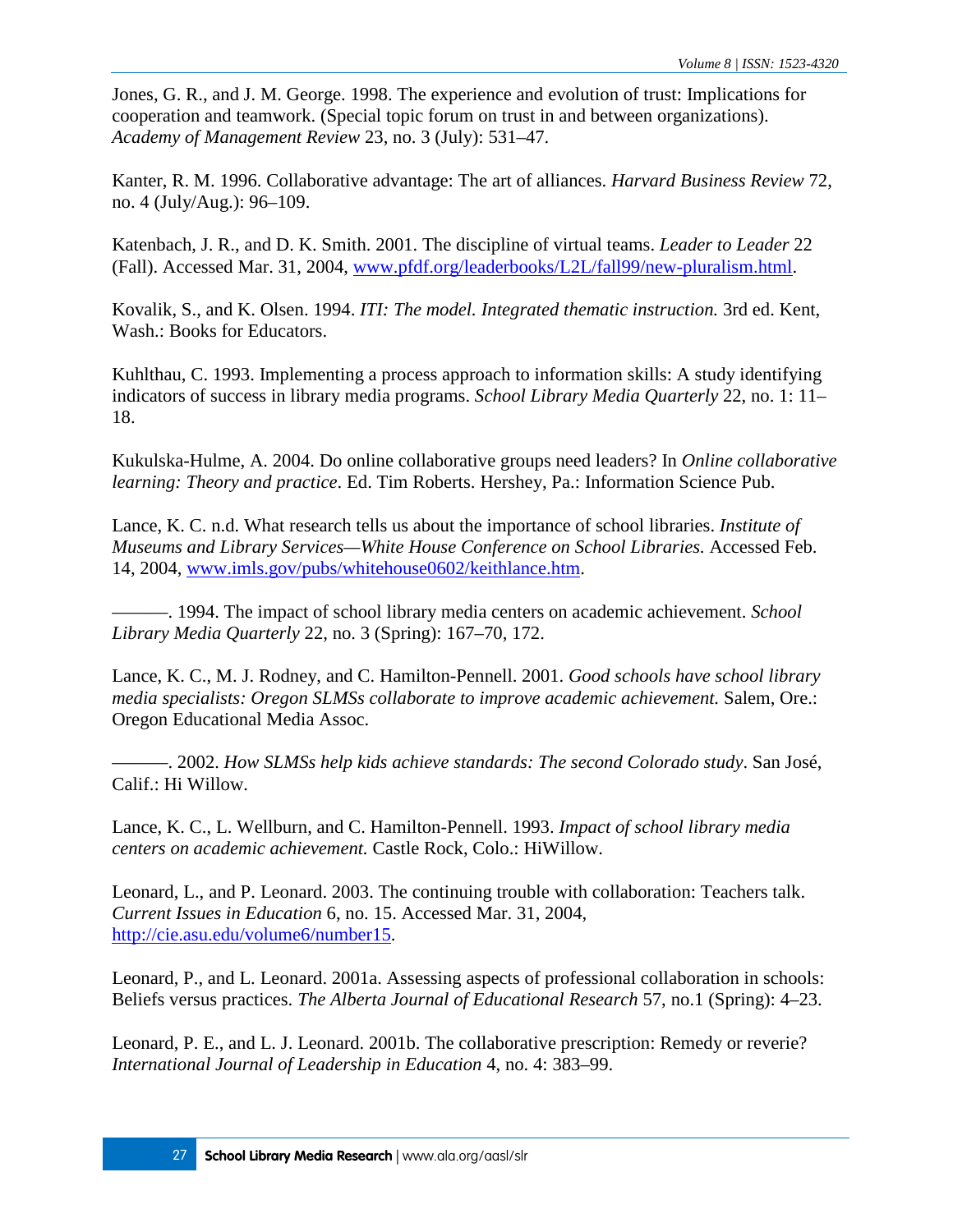Lewis, J. D. 1999. *Trusted partners: How companies build mutual trust and win together.* New York: Free Press.

Lieberman, A. 1986. Collaborative work. *Educational Leadership* (Feb.): 4–8.

Lincoln, Y., and E. Guba. 1985. *Naturalistic inquiry*. Beverly Hills, Calif.: Sage.

Loertscher, D. V. 1982. Second revolution: A taxonomy for the 1980s. *Wilson Library Bulletin* 56 (Feb.): 412–21.

———. 1988. *Taxonomies of the school library media program.* Englewood Colo.: Libraries Unlimited

———. 2000. *Taxonomies of the school library media program.* 2nd ed. San José, Calif.: Hi Willow.

Luna-Reyes, L. F., A. M. Cresswell, and G. P. Richardson. 2004. *Knowledge and the development of interpersonal trust: A dynamic model.* Proceedings of the 37th Hawaii International Conference on Systems Sciences. IEEE Computer Society.

Magolda, P. 2005. Proceed with caution: Uncommon wisdom about academic and student affairs partnerships. *About campus* (Jan./Feb.): 16–21. Database online. Available from EBSCOhost, Academic Search Premier, [www.epnet.com/ehost/login.html](http://www.epnet.com/ehost/login.html) (Accessed Feb. 2, 2005).

Mattessich, P. W. and B. R. Monsey. 1992. *Collaboration: What makes it work: A review of the research literature on factors influencing successful collaboration.* St. Paul, Minn.: Amherst H. Wilder Foundation.

———. 2004. *Collaboration: What makes it work: A review of the research literature on factors influencing successful collaboration,* 2nd ed. St. Paul, Minn.: Amherst H. Wilder Foundation.

Mayer, R. C., J. H. Davis, and F. D. Schoorman. 1995. An integrative model of organizational trust. *Academy of Management Review* 20, no. 3: 709–34.

McInnerney, J. M., and T. S. Roberts. 2004. Collaborative or cooperative learning? In *Online collaborative learning.* Ed. Tim S. Roberts. Hersey, Pa.: Information Science Pub.

Million, S. K., and J. W. Vare. 1997. The collaborative school: A proposal for authentic partnership in a professional development school. *Phi Delta Kappan* (May): 710–13.

Minnis, M., V. John-Steiner, and R. J. Weber. 1994. Collaborations: Values, roles, and working methods (Research proposal). Albuquerque, N.M.: National Science Foundation, Ethics and Values Studies Program.

Moll, L., and K. F. Whitmore. 1993. Vygotsky in classroom practice: Moving from individual transmission to social transaction. In *Contexts for learning: Sociocultural dynamics in children's development*. Eds. Ellice A. Forman, Norris Minick, and C. Addison Stone. 19–42. New York: Oxford Univ. Pr.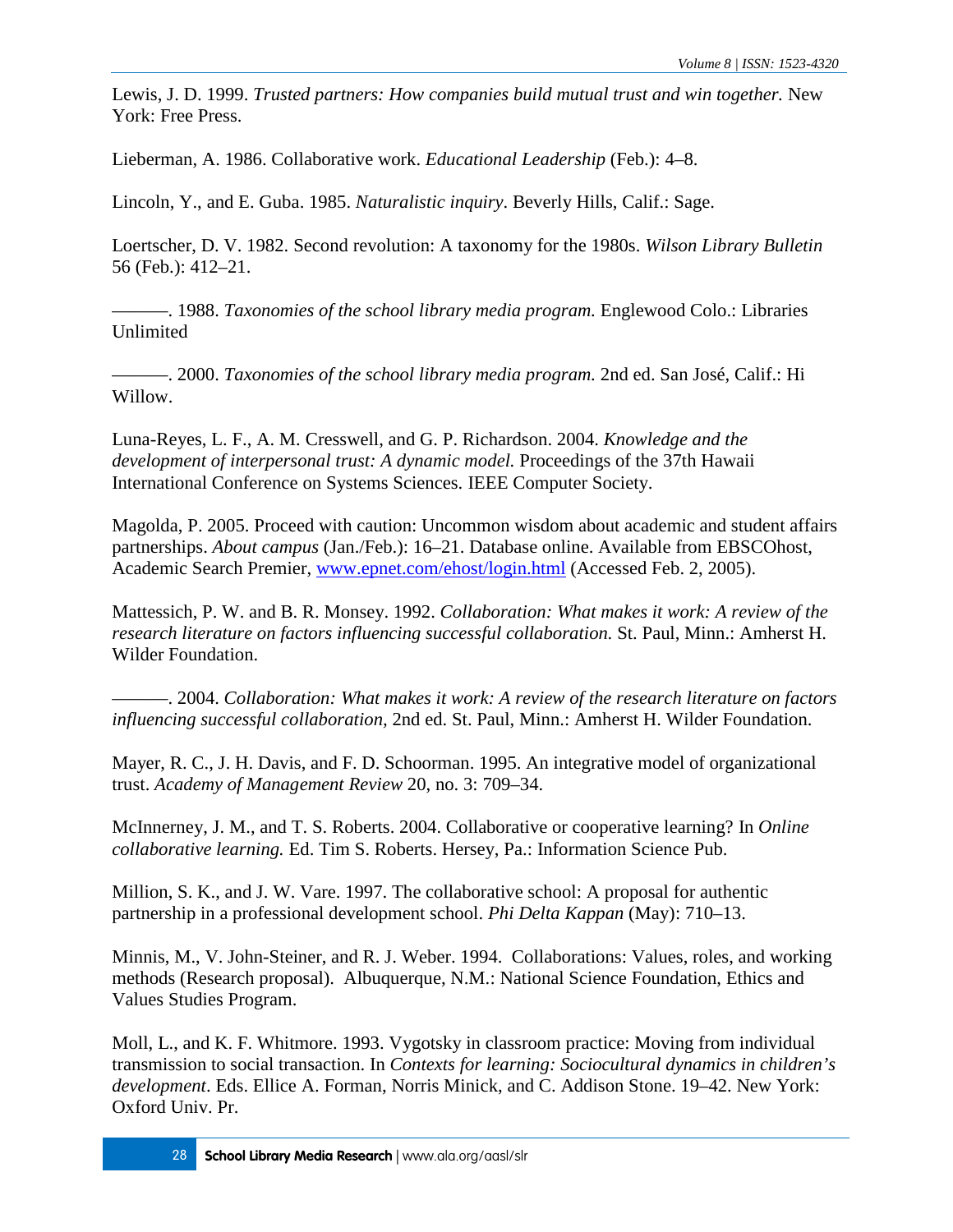Monsour, M. 1995. Read all about it-together: The Cargill family literacy partnership. *American Libraries,* no. 2 (Feb.): 36–37.

Moran, S. and V. John-Steiner. 2003. Creativity in the making: Vygotsky's contemporary contribution to the dialectic of development and creativity. Ch. 2. In *Creativity and development.* Eds. Keith R. Sawyer, Vera John-Steiner, Seana Moran, Robert J. Sternberg, David H. Feldman, Howard Gardner, Jeanne Nakamura, and Mihaly Csikszentmihalyi. Oxford; New York: Oxford Univ. Pr.

Morris, B. 2004. *Administering the school library media center.* 4th ed. Westport, Conn.: Libraries Unlimited.

National Council for Accreditation of Teacher Education. 2000. Accessed Jan. 20, 2005, [www.ncate.org.](http://www.ala.org/aasl/aaslpubsandjournals/slmrb/slmrcontents/volume82005/theory#$%e2%80%9dhttp://www.ncate.org%e2%80%9d)

Noam, G. G. 2001. *Afterschool time: Toward a theory of collaborations*. Cambridge: Harvard Univ. Pr.

Noddings, N. 1988. An ethic of caring and its implications for instructional arrangements. *American Journal of Education* 96, no. 2 (Feb.): 215–30.

———. 1992. *Challenge to care in schools: An alternative approach to education.* New York: Teachers College Pr.

Oberg, D. 1995. *Principal support: What does it mean to teacher-library media specialists?* Accessed Aug. 20, 2004, [www.ualberta.ca/~doberg/prcsup.htm.](http://www.ualberta.ca/~doberg/prcsup.htm)

Olson, G. M., and J. S. Olson. n.d. Distance matters. *Human computer interaction.* In press: 1– 38.

O'Malley, C. 1989. Designing computer support for collaborative learning. In *Computer supported collaborative learning.* ed. Claire O'Malley. New York: Springer-Verlag.

The Peter F. Drucker Foundation. 1996. Emerging partnerships: New ways in a new world. Accessed Mar. 31, 2004, [www.pfdf.org/collaboration/partners.html.](http://www.pfdf.org/collaboration/partners.html)

Pollard, D. 2005. Will that be coordination, cooperation, or collaboration? Mar. 25, 2005. Accessed April 10, 2005, [http://blogs.salon.com/0002007/2005/03/25.html.](http://blogs.salon.com/0002007/2005/03/25.html)

Preeble, D., and H. Frederick. n.d. 10 ways to distinguish between a team and a group. Ten3 Business e-Coach Version 2004b. Retrieved Mar. 1, 2005, from [www.1000ventures.com/business\\_guide/crosscuttings/team\\_vs\\_group.html.](http://www.ala.org/aasl/aaslpubsandjournals/slmrb/slmrcontents/volume82005/theory#$%e2%80%9dhttp://www.1000ventures.com/business_guide/crosscuttings/team_vs_group.xml%e2%80%9d)

Pugach, M., and L. J. Johnson. 1995. *Collaborative practitioners collaborative schools.* 1st ed. Denver, Colo.: Love.

Rabuzzi, D. n.d. Museums meet the collaboration challenge: An 8-point framework for partnerships. *Leader to leader.* Accessed Jan. 21, 2004, [www.pfdf.org/collaboration/maam.html.](http://www.pfdf.org/collaboration/maam.html)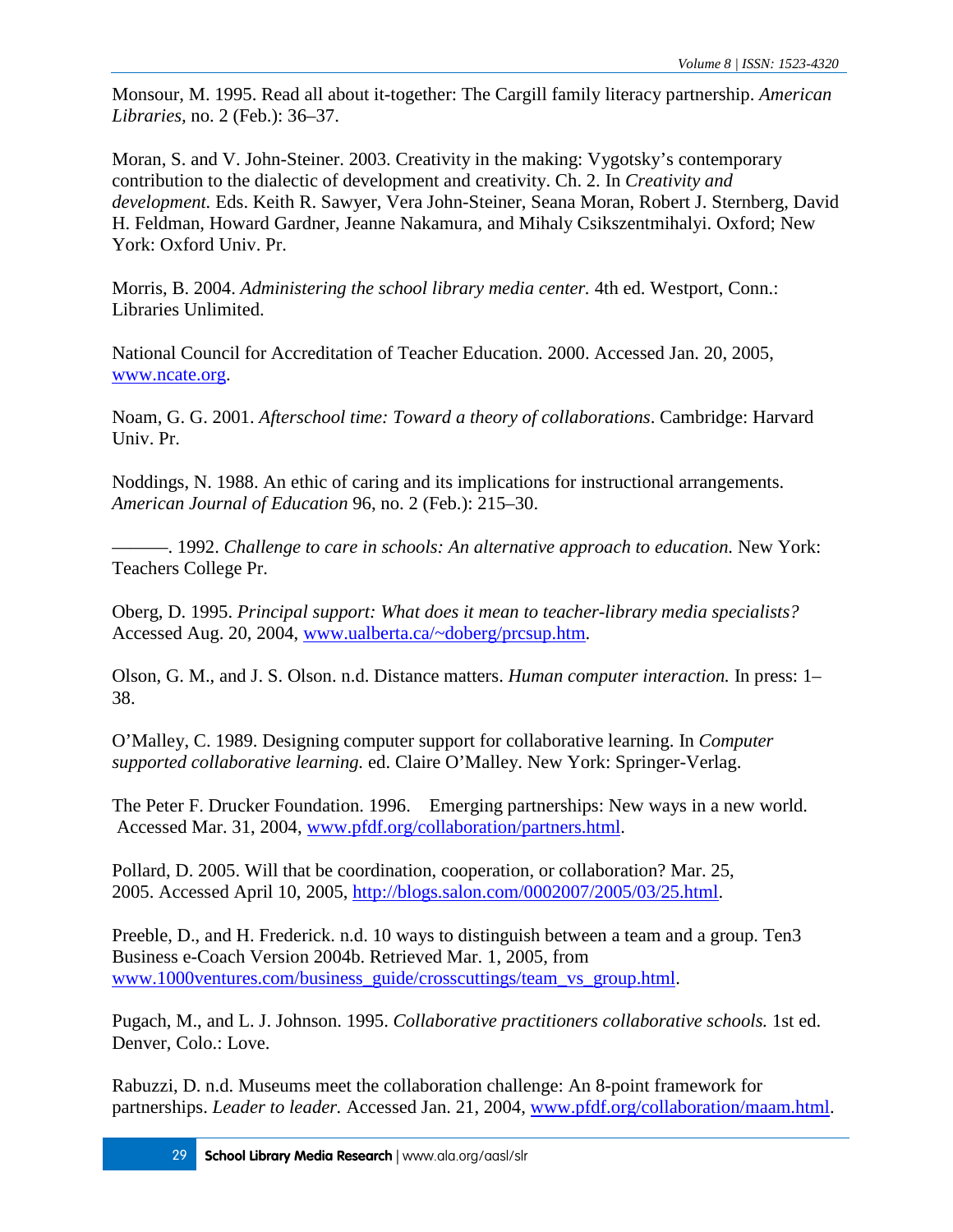Riordan, G. P. 1995. Teachers' perceptions of collaboration and clinical supervision. ERIC, ED 385494.

Roberts, T. S. 2004. *Online collaborative learning: Theory and practice.* Hersey, Penn.: Information Science Pub.

Romer, K. T., and W. R. Whipple. 1991. Collaboration across the power line. *College Teaching* 39, no. 2 (Spring). Database online. Available from EBSCOhost Academic Search Premier, <http://www.epnet.com/ehost/login.html> (Feb 7, 2005).

Roschelle, J., and S. Teasley. 1995. The construction of shared knowledge in collaborative problem solving. In *Computer supported collaborative learning,* ed. Claire O'Malley, 69–97. New York: Springer-Verlag.

Russell, S. 2002. Teachers and library media specialists: Collaborative relationships. *Teacher Library Media Specialist* 29, no. 5: 35–38.

Schutz, A., and S. Abbey. 2001. Collaborative mentoring: Insights from a university research center. In *Collaboration uncovered: The forgotten, the assumed, and the unexamined in collaborative education*. 1st ed. Ed. Merle Richards et al. Westport: Bergin and Garvey.

Scott, J. J., and S. C. Smith. 1987. *Collaborative schools.* ERIC Digest Series, No. 22. ERIC, ED 290233.

Senge, P. M. 1990. *The fifth disipline*. New York: Doubleday.

———. 1996. The ecology of leadership. *Leader to Leader,* no. 2. (Fall). Accessed Mar. 31, 2004, [www.pfdf.org/leaderbooks/L2L/fall96/senge.html.](http://www.pfdf.org/leaderbooks/L2L/fall96/senge.html)

Senge, P. M., C. Roberts, R. B. Ross, B. J. Smith, and A. Kleiner. 1994. The fifth discipline fieldbook: Strategies and tolls for building a learning organization. New York: Doubleday.

Shapiro, S. 1987. The social control of impersonal trust. *The American Journal of Sociology* 93, no. 3 (Nov.): 623–58.

Sheppard, B. H., and D. M. Sherman. 1998. The grammars of trust: A model and general implications. *Academy of Management Review* 23, no. 3 (July): 422–38.

Shrage, M. 1990. *Shared minds.* New York: Random House.

Slavin, R. 1995. *Cooperative learning: Theory, research, and practice.* 2nd ed., Boston: Allyn and Bacon.

Southern Regional Education Board (SREB). n.d. *EvaluTech 21st century skills and information communications technologies literacy: From a nation at risk to ICT literacy.* Accessed Jan. 10, 2005, [www.evalutech.sreb.org/21stcentury/LiteracySkills.asp.](http://www.evalutech.sreb.org/21stcentury/LiteracySkills.asp)